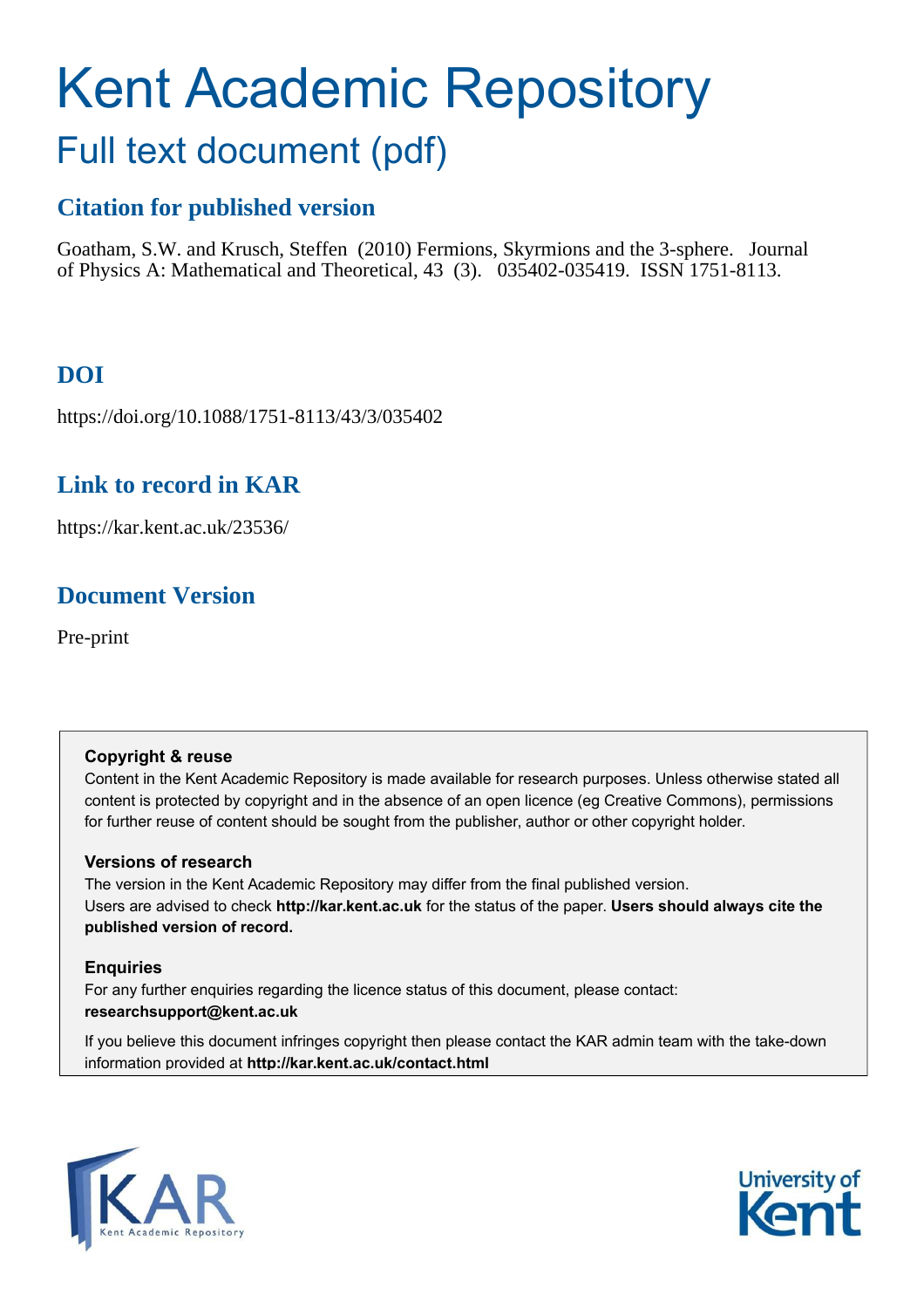# Fermions, Skyrmions and the 3-Sphere

Stephen W. Goatham<sup>∗</sup> and Steffen Krusch†

School of Mathematics, Statistics and Actuarial Science University of Kent, Canterbury CT2 7NF, United Kingdom

August 14, 2009

#### Abstract

This paper investigates a background charge one Skyrme field chirally coupled to light fermions on the 3-sphere. The Dirac equation for the system commutes with a generalised angular momentum or grand spin. It can be solved explicitly for a Skyrme configuration given by the hedgehog form. The energy spectrum and degeneracies are derived for all values of the grand spin. Solutions for non-zero grand spin are each characterised by a set of four polynomials. The paper also discusses the energy of the Dirac sea using zeta function regularization.

## <span id="page-1-0"></span>1 Introduction

The Skyrme model is a nonlinear  $SU(2)$  field theory which gives a good description of atomic nuclei and their low energy interactions [\[1\]](#page-17-0). In addition to the fundamental pion excitations the theory also has topological soliton solutions, known as Skyrmions. These are labelled by a topological charge or generalised winding number B, which can be interpreted as the baryon number of the configuration. On quantization, Skyrmions are found to describe nuclei, ∆-resonance [\[2\]](#page-17-1) and also bound states of nuclei, see [\[3,](#page-17-2) [4,](#page-17-3) [5,](#page-17-4) [6,](#page-17-5) [7,](#page-17-6) [8\]](#page-17-7) for the quantization of multi-Skyrmions and [\[9,](#page-17-8) [10,](#page-17-9) [11\]](#page-17-10) for recent quantitative predictions of the Skyrme model. It is well known that Skyrmions can be quantized as fermions [\[12,](#page-17-11) [13\]](#page-17-12). Therefore, when the Skyrme field is coupled to a fermion field, there are two different ways of describing fermions in the same model. The fermion field can then be thought of as light quarks in the presence of atomic nuclei, [\[14\]](#page-17-13). In the presence of a Skyrme field the energy spectrum of the Dirac operator shows a curious behaviour, namely, a mode crosses from the positive to the negative spectrum as the coupling constant is increased, [\[15\]](#page-17-14). In a very similar model, Kahana and Ripka calculate the baryon density in the

<sup>∗</sup>E-mail: swg3@kent.ac.uk

<sup>†</sup>E-mail: S.Krusch@kent.ac.uk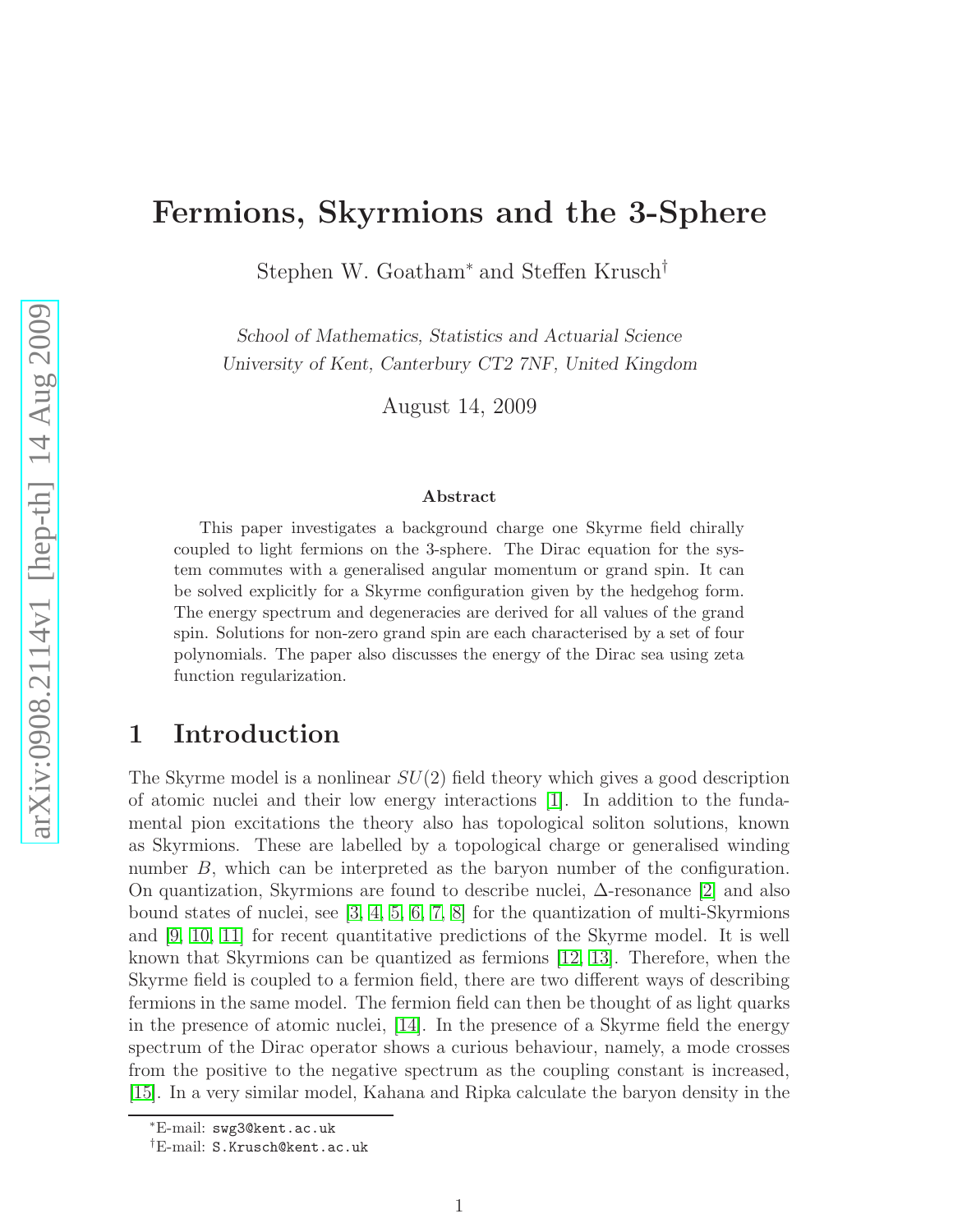one-loop approximation [\[16\]](#page-17-15) and the energy of the Dirac sea quarks [\[17\]](#page-18-0). Recently, these calculations have been extended to multi-Skyrmions, [\[18,](#page-18-1) [19\]](#page-18-2).

Static field configurations in the original Skyrme model in flat space are given by maps  $\mathbb{R}^3 \to SU(2)$ . By using the boundary condition for the Skyrme field to unify the domain of such a map with infinity we make the domain compact and equivalent to the 3-sphere  $S^3$ . If we also consider that  $S^3$  is the group manifold of  $SU(2)$ , we can see that the field configurations are topologically equivalent to maps  $S^3 \to S^3$  and, because of this, the model can be generalized to the base space being a sphere of radius L, [\[20,](#page-18-3) [21\]](#page-18-4). In the limit  $L \to \infty$ , the original model is recovered. The advantage of working on  $S<sup>3</sup>$  is that the Bogomoln'yi equation can be solved for  $B = 1$ , and the solution is given by the identity map [\[20\]](#page-18-3). This enables us to calculate the energy spectrum and the corresponding fermion wave functions explicitly.

In [\[22\]](#page-18-5) a system of light fermions, on  $S^3$ , coupled to a spherically symmetric background Skyrme field was studied for grand spin  $G = 0$ . In this paper we consider the general case where the grand spin also takes positive integer values. The Dirac equation on  $S<sup>3</sup>$  is derived in section [2](#page-1-0) through the use of stereographic coordinates. In section [2.1,](#page-3-0) the solution of the Dirac equation for  $G = 0$  is reviewed. In section [3,](#page-4-0) the correct ansatz for the spin-isospin spinor for general  $G$  is deduced using parity arguments. We then present the general solution. Plots of energy against fermion-Skyrmion coupling constant are also given. In section [3.2,](#page-9-0) we discuss the degeneracy of energy eigenvalues. In section [4,](#page-12-0) we address the problem of calculating the energy of the Dirac sea using zeta function regularization. We end with a conclusion.

# 2 The Dirac equation on  $S^3$

<span id="page-2-0"></span>Following [\[22\]](#page-18-5), we now recall the Dirac equation on a 3-sphere of radius  $L = 1$ . Consider the stereographic projection from the north pole  $N$  to the plane through the equator. Let  $S^3$  be embedded in  $\mathbb{R}^4$  with coordinates  $(x_1, x_2, x_3, w)$ . As a result of projecting from N onto the equatorial  $\mathbb{R}^3$  plane, points of  $S^3$  can be labelled with coordinates  $X_i$ . The chart is defined everywhere apart from the projection point, N. The coordinates  $X_i$  can be written in terms of  $\mathbb{R}^4$  coordinates as

$$
X_i = \frac{x_i}{1 - w}.\tag{1}
$$

We define  $R^2 = X_1^2 + X_2^2 + X_3^2$ . Then the metric can be written as

$$
g_{\mathbb{R}\times S^3} = \text{diag}\left(1, -\frac{4}{(1+R^2)^2}, -\frac{4}{(1+R^2)^2}, -\frac{4}{(1+R^2)^2}\right). \tag{2}
$$

We now choose the non-coordinate basis

<span id="page-2-1"></span>
$$
\hat{e}_{\alpha} = e_{\alpha}{}^{\mu} \partial_{X_{\mu}}.\tag{3}
$$

It is convenient to choose diagonal vierbeins  $e_{\alpha}{}^{\mu}$ , such that

$$
e_0{}^0 = 1, \quad e_i{}^i = -\frac{1+R^2}{2}, \tag{4}
$$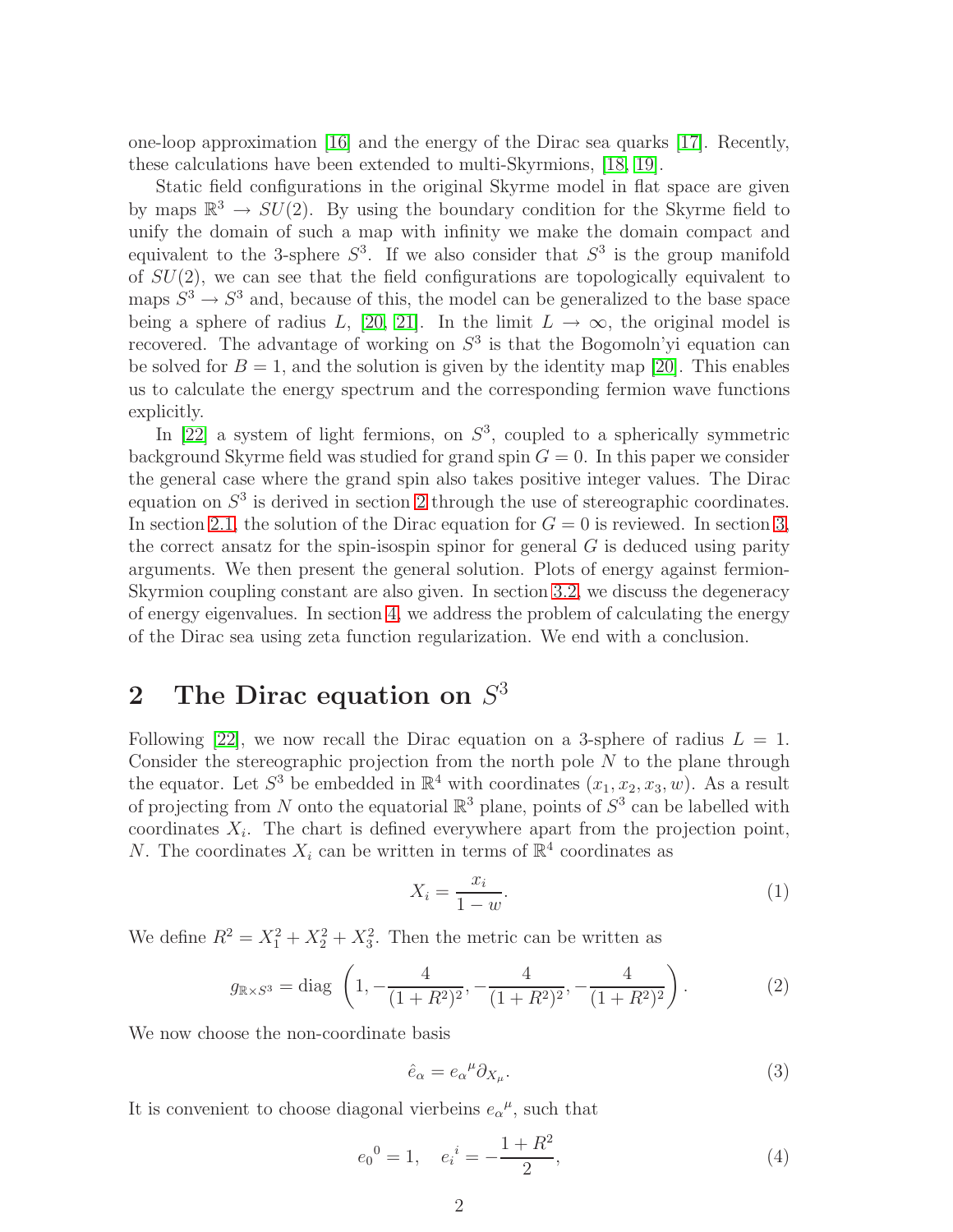where all other components vanish. With our choice of vierbeins, we can calculate the matrix valued connection 1-form  $\omega_{\alpha\beta}$ . The 1-form  $\omega_{\alpha\beta}$  satisfies the metric compatibility condition  $\omega_{\alpha\beta} = -\omega_{\beta\alpha}$ , and the torsion-free condition

$$
d\hat{\theta}^{\alpha} + \omega^{\alpha}{}_{\beta} \wedge \hat{\theta}^{\beta} = 0, \qquad (5)
$$

where  $\hat{\theta}^{\alpha} = e^{\alpha}{}_{\mu} dX^{\mu}$  is the dual basis of  $\hat{e}_{\alpha}$ . After a short calculation we find

$$
\omega^{\alpha\beta} = \begin{cases} \frac{2}{1+R^2} (X^{\alpha} dX^{\beta} - X^{\beta} dX^{\alpha}) & \alpha, \beta = 1, 2, 3, \\ 0 & \text{otherwise.} \end{cases}
$$
(6)

The spin connection  $\Omega_{\mu}$  can now be expressed as

$$
\Omega_{\mu} dX^{\mu} = -\frac{i}{2} \omega^{\alpha \beta} \Sigma_{\alpha \beta},\tag{7}
$$

where  $\Sigma_{\alpha\beta} = \frac{i}{4}$  $\frac{i}{4}[\gamma_{\alpha}, \gamma_{\beta}]$  and the components of the commutator are the standard gamma-matrices, satisfying  $\{\gamma_{\alpha}, \gamma_{\beta}\} = 2\eta_{\alpha\beta}$ . We work with the following representation of gamma-matrices

<span id="page-3-2"></span>
$$
\gamma^0 = \begin{pmatrix} 1_2 & 0 \\ 0 & -1_2 \end{pmatrix}, \quad \gamma^i = \begin{pmatrix} 0 & \sigma_i \\ -\sigma_i & 0 \end{pmatrix}, \quad \gamma^5 = \begin{pmatrix} 0 & 1_2 \\ 1_2 & 0 \end{pmatrix}, \tag{8}
$$

because we will be working with parity eigenfunctions. Here  $\sigma_i$  denotes the set of three Pauli matrices, defined by

$$
\sigma_1 = \begin{pmatrix} 0 & 1 \\ 1 & 0 \end{pmatrix}, \quad \sigma_2 = \begin{pmatrix} 0 & -i \\ i & 0 \end{pmatrix}, \quad \sigma_3 = \begin{pmatrix} 1 & 0 \\ 0 & -1 \end{pmatrix}.
$$
 (9)

<span id="page-3-0"></span>For massless fermions in curved space-time, the Lagrangian is

$$
\mathcal{L}_{fermion} = \bar{\psi}(i\gamma^{\alpha}e_{\alpha}{}^{\kappa}(\partial_{\kappa} + \Omega_{\kappa}))\psi.
$$
 (10)

With our choice of coordinates and vierbeins, we obtain

<span id="page-3-3"></span>
$$
\mathcal{L}_{fermion} = \bar{\psi}(X_i, t) \left( i\gamma^0 \partial_t - i\gamma^i \left( \frac{1+R^2}{2} \partial_{X_i} - X_i \right) \right) \psi(X_i, t). \tag{11}
$$

<span id="page-3-1"></span>In this paper, we investigate fermions coupled to Skyrmions on  $S<sup>3</sup>$ . We consider a background  $B = 1$  Skyrme field coupled to the fermions. The full Lagrangian  $\mathcal{L}$ is the sum of the fermion Lagrangian  $\mathcal{L}_{fermion}$ , the Skyrmion Lagrangian  $\mathcal{L}_{Skyrmion}$ and the interaction Lagrangian  $\mathcal{L}_{int}$ . We consider fermions in the background of a static Skyrme field and neglect the backreaction. Therefore, we no longer discuss the Skyrmion Lagrangian, and the interested reader is referred to [\[21\]](#page-18-4).  $\mathcal{L}_{int}$  is derived in [\[23\]](#page-18-6), namely

$$
\mathcal{L}_{int} = -g\bar{\psi}(\sigma + i\gamma_5 \boldsymbol{\tau} \cdot \boldsymbol{\pi})\psi, \qquad (12)
$$

where  $U = \sigma + i\tau \cdot \pi$  is a parametrization of the Skyrme field and g is the coupling constant.  $\psi$  is a spin-isospin spinor. It is convenient to split the spinor into two  $2 \times 2$  spin-isospin matrices  $\psi_1$  and  $\psi_2$  such that

$$
\psi = \left(\begin{array}{c} \psi_1 \\ \psi_2 \end{array}\right). \tag{13}
$$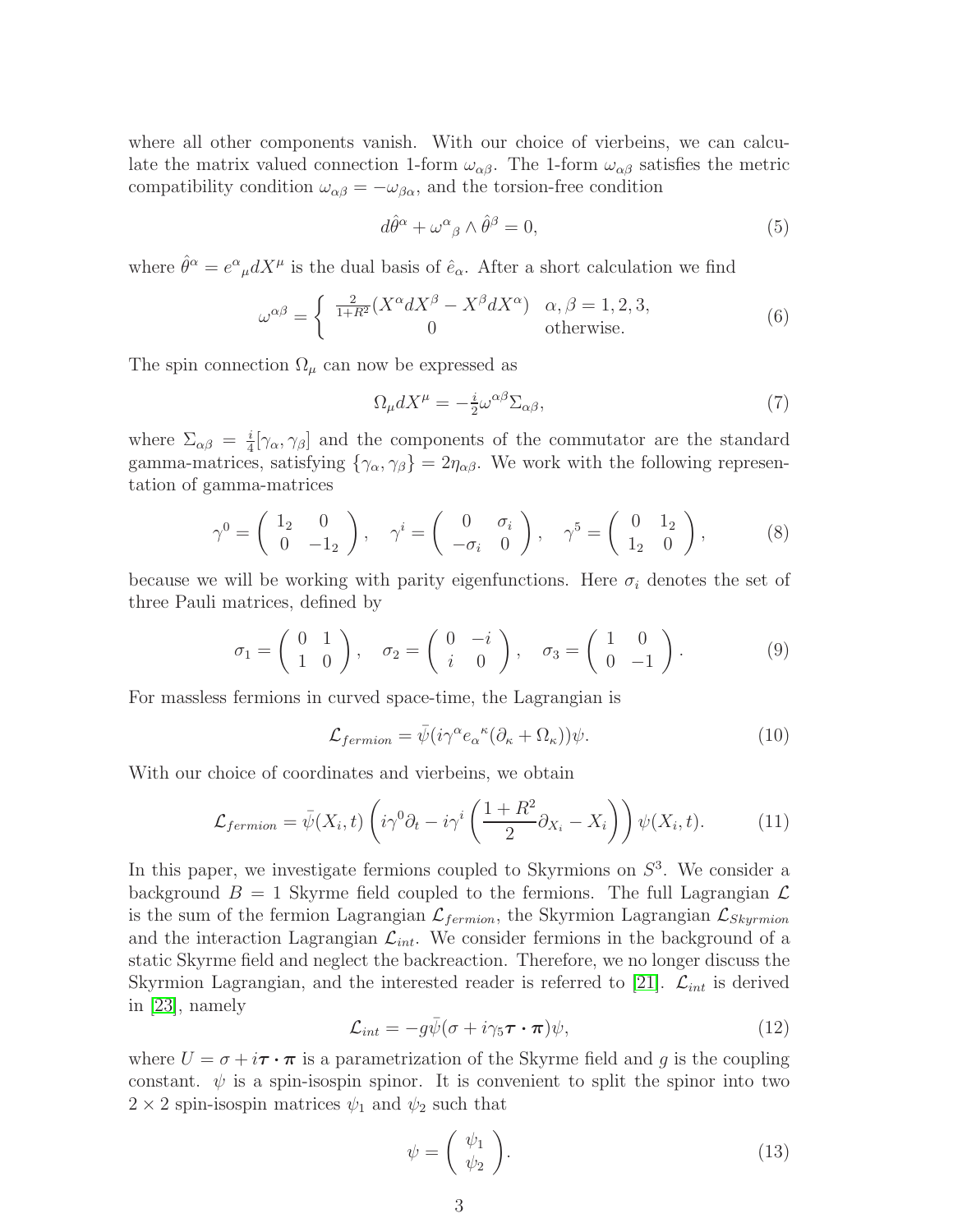Since any complex  $2\times 2$  matrix can be expressed as a linear combination of the Pauli matrices and the identity, it is convenient to choose these four as a basis of  $SU(2)$ . The spin-isospin matrices can then be written as  $\psi_i = a_0^{(i)} 1_2 + i a_k^{(i)} \sigma_k$ . With this notation spin operators act on  $\psi$  by left multiplication,  $\sigma_k \psi_i$ , whereas the isospin matrices act on  $\psi$  by right multiplication,

<span id="page-4-4"></span>
$$
\tau_k \psi_i = \psi_i \sigma_k^T
$$
  
=  $-\psi_i \sigma_2 \sigma_k \sigma_2.$  (14)

In this paper, we only consider spherically symmetric Skyrmions. The  $B = 1$ Skyrmion on  $S^3$  is spherically symmetric [\[20\]](#page-18-3), but for  $B > 1$  this is no longer true. Spherically symmetric Skyrme fields are best expressed in terms of polar coordinates,

$$
U = \exp(if(\mu)e_{\mu} \cdot \boldsymbol{\tau}), \qquad (15)
$$

where  $f(\mu)$  is the "radial" shape function and  $\mathbf{e}_{\mu}$  is the unit vector in the  $\mu$  direction, see equation [\(19\)](#page-3-1). Using [\(11\)](#page-2-0) and [\(12\)](#page-2-1) we can write down the Dirac equations for fermions coupled to a spherically symmetric background Skyrmion. We obtain

<span id="page-4-1"></span>
$$
\left(i\gamma^{0}\partial_{t} - i\gamma^{i}\left(\frac{1+R^{2}}{2}\partial_{X_{i}} - X_{i}\right) - gU^{\gamma_{5}}\right)\psi(X_{i}, t) = 0, \qquad (16)
$$

where

$$
U^{\gamma_5} = \cos f(\mu) + i\gamma_5 \mathbf{e}_{\mu} \cdot \boldsymbol{\tau} \sin f(\mu). \tag{17}
$$

#### 2.1 Solutions of the Dirac Equation for  $G = 0$

The above Dirac equation [\(16\)](#page-3-2) and the ansatz  $\psi(X_i, t) = e^{iEt}\psi(X_i)$  lead us to the time-independent Dirac equation

<span id="page-4-3"></span><span id="page-4-2"></span>
$$
E\psi = \begin{pmatrix} g\cos f(\mu) & \boldsymbol{\sigma} \cdot \boldsymbol{p} + ig\boldsymbol{e}_{\mu} \cdot \boldsymbol{\tau} \sin f(\mu) \\ \boldsymbol{\sigma} \cdot \boldsymbol{p} - ig\boldsymbol{e}_{\mu} \cdot \boldsymbol{\tau} \sin f(\mu) & -g\cos f(\mu) \end{pmatrix} \psi, \qquad (18)
$$

<span id="page-4-0"></span>where

$$
\boldsymbol{e}_{\mu} = \begin{pmatrix} \sin \theta \cos \phi \\ \sin \theta \sin \phi \\ \cos \theta \end{pmatrix}, \quad \boldsymbol{e}_{\theta} = \begin{pmatrix} \cos \theta \cos \phi \\ \cos \theta \sin \phi \\ -\sin \theta \end{pmatrix}, \quad \boldsymbol{e}_{\phi} = \begin{pmatrix} -\sin \phi \\ \cos \phi \\ 0 \end{pmatrix}, \qquad (19)
$$

and

$$
\boldsymbol{\sigma} \cdot \mathbf{p} = -i \left( \boldsymbol{e}_{\mu} \cdot \boldsymbol{\sigma} \left( \partial_{\mu} + \frac{\sin \mu}{1 - \cos \mu} \right) - \frac{1}{\sin \mu} \boldsymbol{e}_{\theta} \cdot \boldsymbol{\sigma} \partial_{\theta} - \frac{1}{\sin \mu \sin \theta} \boldsymbol{e}_{\phi} \cdot \boldsymbol{\sigma} \partial_{\phi} \right). \tag{20}
$$

The elements of the matrix in [\(18\)](#page-3-3) commute with the total angular momentum operator  $G = L + S + I$  where L is the orbital angular momentum,  $S = \frac{1}{2}\sigma$  is the spin operator and  $I = \frac{1}{2}$  $\frac{1}{2}\tau$  is the isospin operator.

The above equation [\(18\)](#page-3-3) is invariant under parity  $\hat{P}$  where

$$
\hat{P}\psi(X_i) = \gamma_0 \psi(-X_i), \quad \hat{P}X_i \hat{P}^{-1} = -X_i.
$$
\n(21)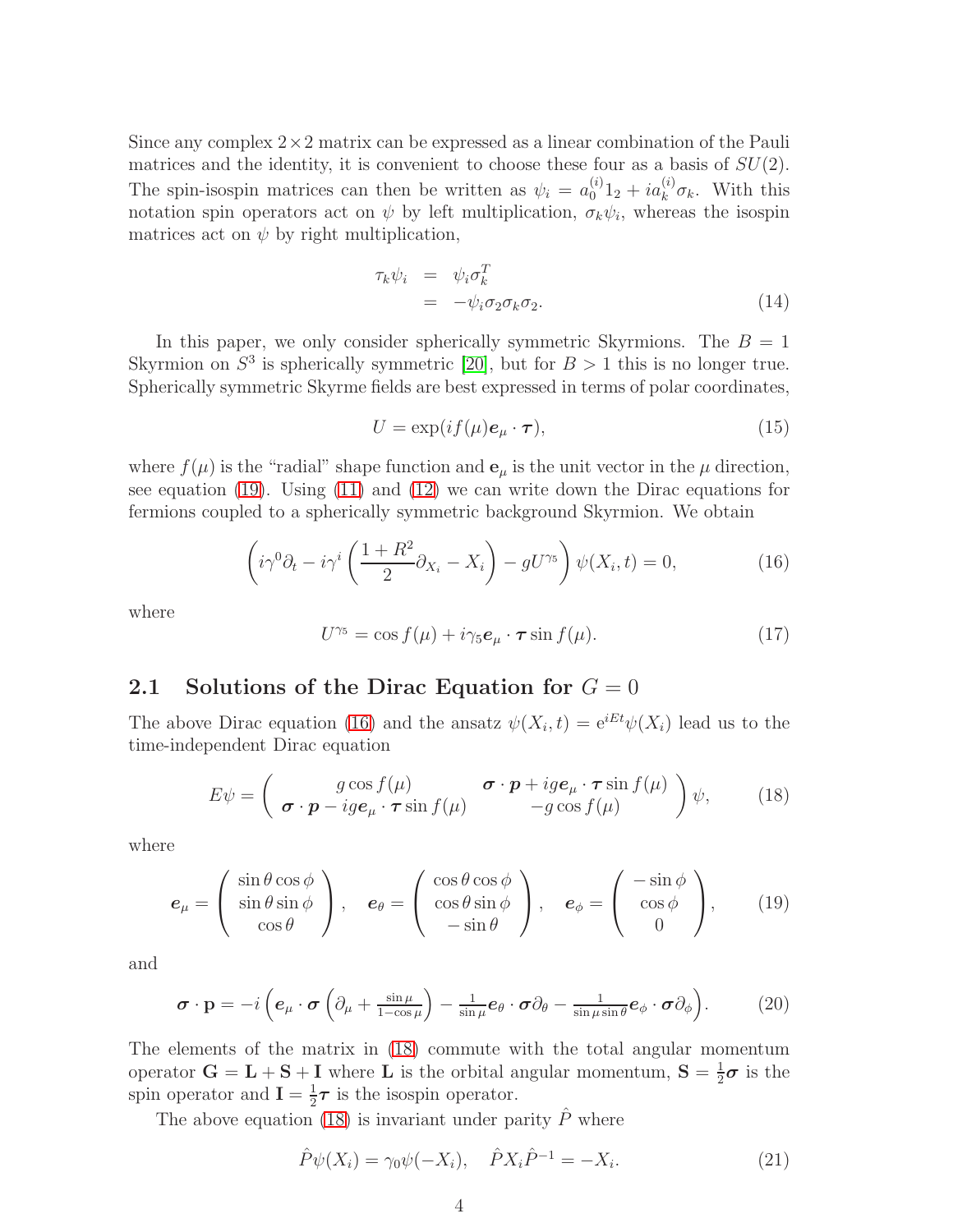The  $G = 0$  case is treated in [\[22\]](#page-18-5). There the ansatz for  $\psi$  gives rise to a system of two first order ODEs, which can be expressed as a second order ODE. This equation can be solved analytically for  $f(\mu) = 0$  and  $f(\mu) = \mu$ . In [\[22\]](#page-18-5) the following energy spectrum was derived for  $f(\mu) = 0$ ,

<span id="page-5-1"></span><span id="page-5-0"></span>
$$
E = \pm \sqrt{g^2 + (N + \frac{3}{2})^2} \quad \text{for} \quad N = 0, 1, 2, \dots \tag{22}
$$

Setting  $u = \cos \mu$ , the eigenfunctions  $G_N(u)$  were found to be given by Jacobi polynomials. The shape function  $f(\mu) = \mu$  was also considered in [\[22\]](#page-18-5). This leads to a second order Fuchsian equation with four regular singular points, two at  $u = \pm 1$ , one at infinity and one depending on  $E$  and  $q$ . The equation could still be solved in terms of polynomials. The following energy spectrum was derived,

$$
E_0 = \frac{3}{2} - g, \quad E_n^{\pm} = \frac{1}{2} \pm \sqrt{n^2 + 2n + (g - 1)^2} \quad \text{for} \quad n = 1, 2, \dots \tag{23}
$$

with eigenfunctions

$$
G_n(u) = \sum_{j=0}^n a_j (u+1)^j,
$$
\n(24)

where

$$
a_j = \frac{(-1)^j (E + g - \frac{3}{2})(E - g + \frac{2j+1}{2})}{j!(2j+1)!!} \prod_{i=1}^{j-1} (E^2 - E + 2g - g^2 + \frac{1}{4} - (i+1)^2), \tag{25}
$$

for  $j = 1, 2, ...$  and  $a_0 = 1$ . Here  $(2j + 1)!! = 1 \cdot 3 \cdot \cdot \cdot (2j + 1)$  is the product of odd integers. Using  $E = \frac{1}{2} \pm \sqrt{(n+1)^2 - 2g + g^2}$  in the product in [\(25\)](#page-4-1),  $a_j$  can be written as

$$
a_j = \frac{(-1)^j (E + g - \frac{3}{2})(E - g + \frac{2j+1}{2})}{j!(2j+1)!!} \prod_{i=1}^{j-1} ((n-i)(n+i+2)).
$$
 (26)

Expanding the product in [\(26\)](#page-4-2) we obtain

<span id="page-5-4"></span>
$$
a_j = (-1)^j \binom{n}{j} \frac{\binom{n+j+1}{(n+1)!(2j+1)!!} \frac{(E+g-\frac{3}{2})(E-g+\frac{2j+1}{2})}{n(n+2)}}{n(n+2)}.
$$
 (27)

## 3 Solutions of the Dirac equation for general G

<span id="page-5-3"></span>In the following we derive the solution of the Dirac equation [\(18\)](#page-3-3) for general G. As a starting point, we construct the total angular momentum operator eigenstates  $|jm\rangle_1$  and  $|jm\rangle_2$  in terms of angular momentum and spin states. They are expressed as

$$
|jm\rangle_1 = \sqrt{\frac{j-m}{2j}} Y_{j-\frac{1}{2},m+\frac{1}{2}} \left| \frac{1}{2} - \frac{1}{2} \right\rangle_S + \sqrt{\frac{j+m}{2j}} Y_{j-\frac{1}{2},m-\frac{1}{2}} \left| \frac{1}{2} \frac{1}{2} \right\rangle_S, \tag{28}
$$

<span id="page-5-2"></span>
$$
|jm\rangle_2 = \sqrt{\frac{j+m+1}{2j+2}} Y_{j+\frac{1}{2},m+\frac{1}{2}} \left| \frac{1}{2} - \frac{1}{2} \right\rangle_S - \sqrt{\frac{j-m+1}{2j+2}} Y_{j+\frac{1}{2},m-\frac{1}{2}} \left| \frac{1}{2} \frac{1}{2} \right\rangle_S, \tag{29}
$$

where  $Y_{j,m}$  is a spherical harmonic and  $\left|\frac{1}{2}\pm\frac{1}{2}\right|$  $\frac{1}{2}\rangle_{S}$  is a spin state. For general G we consider four eigenstates, each of which can be written in terms of  $|jm\rangle_1$  and  $|jm\rangle_2$ .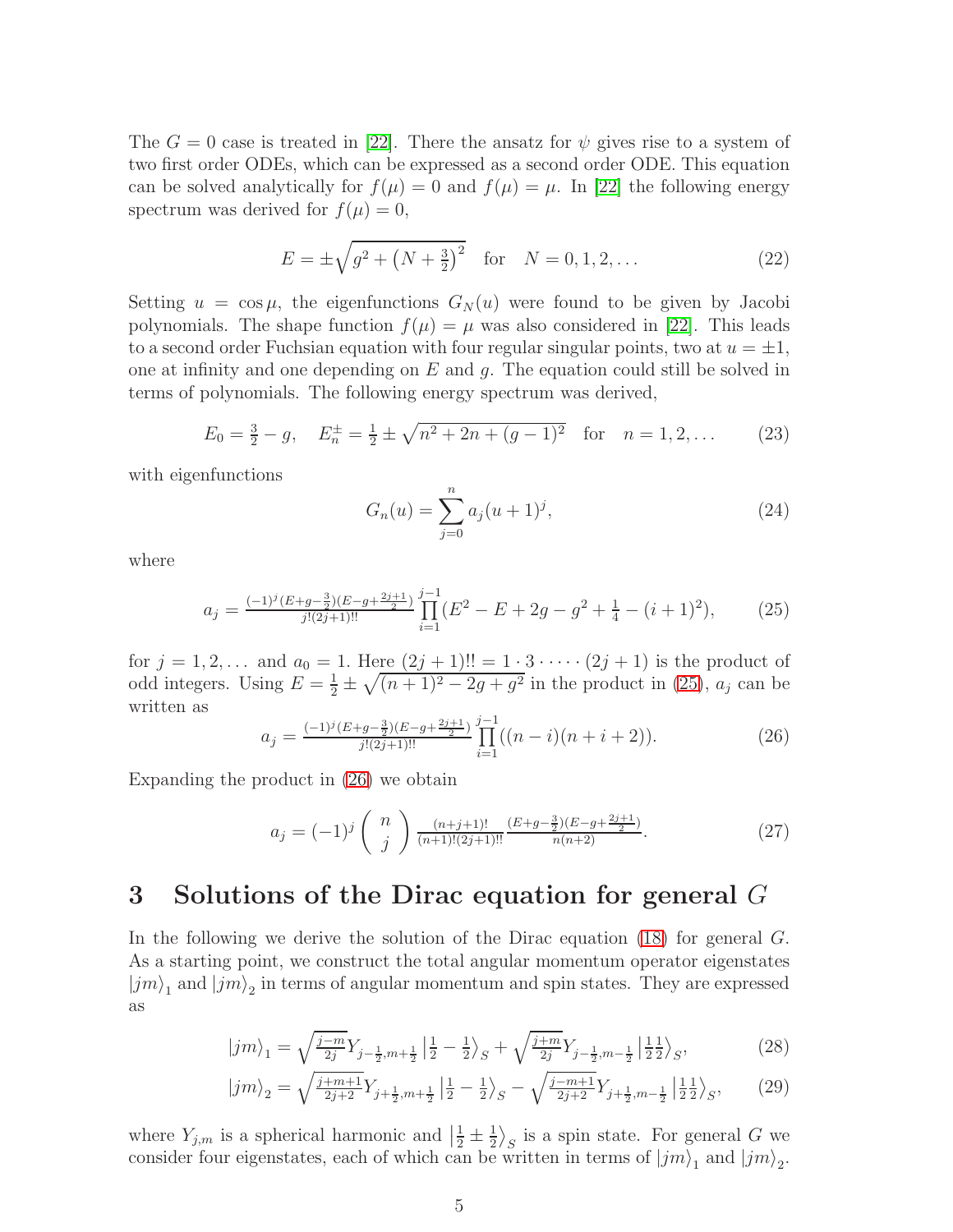These are

<span id="page-6-0"></span>
$$
|GM\rangle_{a,c} = \sqrt{\frac{G-M}{2G}} \left| j = G - \frac{1}{2}, m = M + \frac{1}{2} \right\rangle_{1,2} \left| \frac{1}{2} - \frac{1}{2} \right\rangle_{I}
$$
  
 
$$
+ \sqrt{\frac{G+M}{2G}} \left| j = G - \frac{1}{2}, m = M - \frac{1}{2} \right\rangle_{1,2} \left| \frac{1}{2} \frac{1}{2} \right\rangle_{I}, \tag{30}
$$

and

<span id="page-6-1"></span>
$$
|GM\rangle_{b,d} = \sqrt{\frac{G+M+1}{2G+2}} \left| j = G + \frac{1}{2}, m = M + \frac{1}{2} \right\rangle_{1,2} \left| \frac{1}{2} - \frac{1}{2} \right\rangle_I
$$
  

$$
-\sqrt{\frac{G-M+1}{2G+2}} \left| j = G + \frac{1}{2}, m = M - \frac{1}{2} \right\rangle_{1,2} \left| \frac{1}{2} \frac{1}{2} \right\rangle_I,
$$
 (31)

where  $\frac{1}{2} \pm \frac{1}{2}$  $\frac{1}{2}$ , is an isospin state. To carry out our analysis, an ansatz in terms of the G-eigenstates must be found. For each row of our ansatz for the spin-isospin spinor the states must be of the same parity. Under parity

$$
Y_{l,m} \to (-1)^l Y_{l,m},\tag{32}
$$

so that

$$
|jm\rangle_{1,2} \to (-1)^{j\mp\frac{1}{2}} |jm\rangle_{1,2}.
$$
 (33)

It follows that

$$
\begin{array}{lll}\n\left|GM\right\rangle_a \to (-1)^{G-1} \left|GM\right\rangle_a, & \left|GM\right\rangle_b \to (-1)^G \left|GM\right\rangle_b, \\
\left|GM\right\rangle_c \to (-1)^G \left|GM\right\rangle_c, & \left|GM\right\rangle_d \to (-1)^{G+1} \left|GM\right\rangle_d.\n\end{array} \tag{34}
$$

We see that  $|GM\rangle_b$  and  $|GM\rangle_c$  both have parity  $(-1)^G$  and that  $|GM\rangle_a$  and  $|GM\rangle_d$ both have parity  $-(-1)^{G}$ . Hence the spinor

$$
\psi = \left( \begin{array}{c} b(u) \left| GM \right\rangle_b + c(u) \left| GM \right\rangle_c \\ d(u) \left| GM \right\rangle_d + a(u) \left| GM \right\rangle_a \end{array} \right), \tag{35}
$$

will have overall parity  $(-1)^{G}$ . Clearly exchanging the upper and lower rows will change the parity by a factor  $-1$ . A short calculation shows that this is equivalent to making the transformation

$$
g \to -g \tag{36}
$$

in the resulting equations. For general G and parity  $(-1)^G$  we make the ansatz

$$
\psi = \left( \begin{array}{c} \sqrt{1 - u} \sqrt{1 - u^2} G_2(u) |GM\rangle_b + \sqrt{1 + u} \sqrt{1 - u^2} G_3(u) |GM\rangle_c \\ i \sqrt{1 + u} \sqrt{1 - u^2} G_4(u) |GM\rangle_d + i \sqrt{1 - u} \sqrt{1 - u^2} G_1(u) |GM\rangle_a \end{array} \right), \tag{37}
$$

<span id="page-6-2"></span>where  $G_1(u)$ ,  $G_2(u)$ ,  $G_3(u)$  and  $G_4(u)$  are functions of u to be found, and the normalization factors are chosen for later convenience. Substituting this state into [\(18\)](#page-3-3), we obtain a system of four coupled first order differential equations in  $G_1(u)$ ,  $G_2(u)$ ,  $G_3(u)$  and  $G_4(u)$ . We will solve for the case  $f(\mu) = \mu$ .

We need to know how the operator  $e_{\mu} \cdot \sigma$  acts on the G-eigenstates in [\(30\)](#page-5-0) and [\(31\)](#page-5-1). The results we require are

$$
\mathbf{e}_{\mu} \cdot \boldsymbol{\sigma} \left| GM \right\rangle_{a} = - \left| GM \right\rangle_{c}, \quad \mathbf{e}_{\mu} \cdot \boldsymbol{\sigma} \left| GM \right\rangle_{c} = - \left| GM \right\rangle_{a}, \tag{38}
$$

$$
\mathbf{e}_{\mu} \cdot \boldsymbol{\sigma} \left| GM \right\rangle_{b} = - \left| GM \right\rangle_{d}, \quad \mathbf{e}_{\mu} \cdot \boldsymbol{\sigma} \left| GM \right\rangle_{d} = - \left| GM \right\rangle_{b}. \tag{39}
$$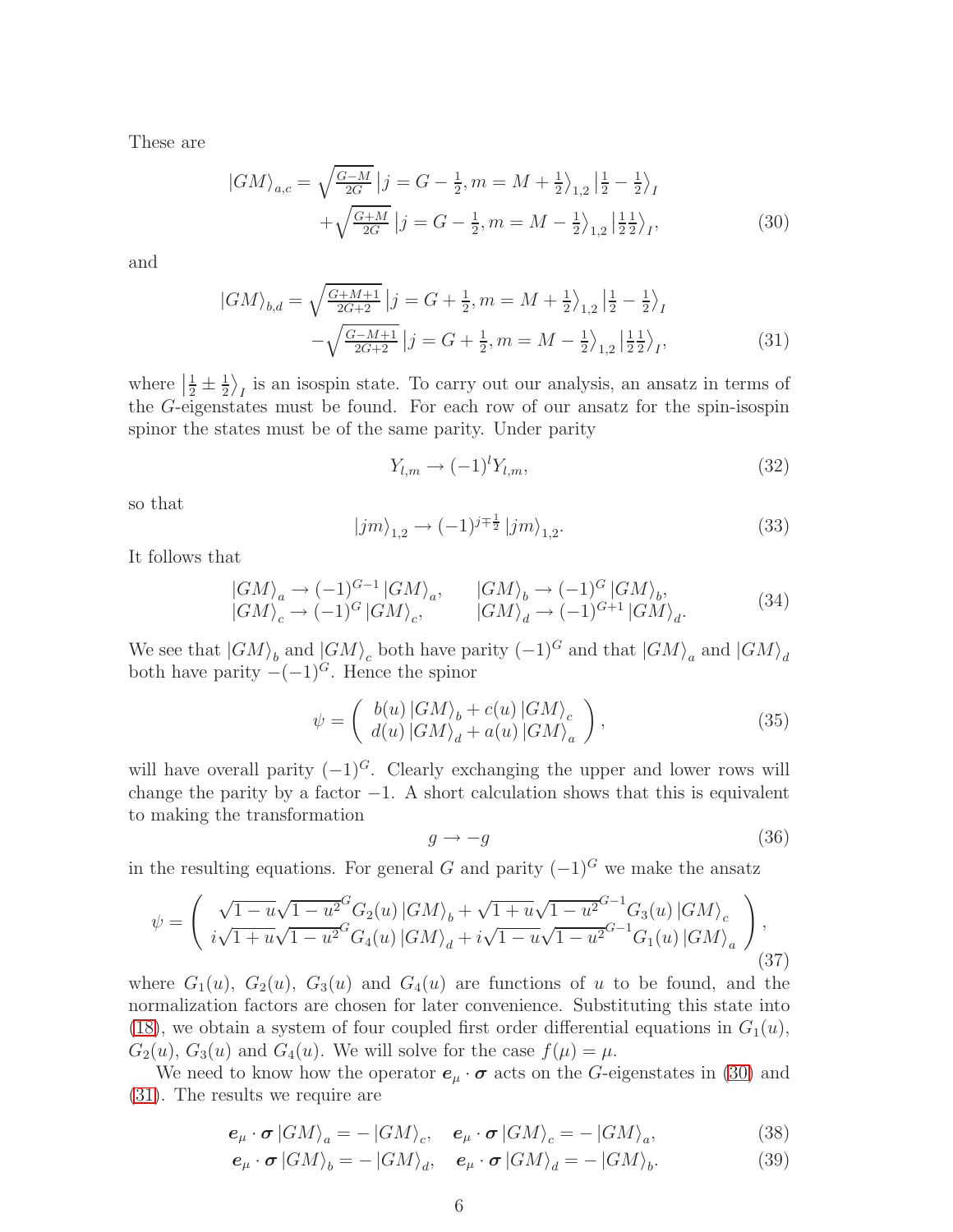These results can be derived by first deducing that

$$
\mathbf{e}_{\mu} \cdot \boldsymbol{\sigma} \left| jm \right\rangle_{1} = - \left| jm \right\rangle_{2}, \tag{40}
$$

$$
\mathbf{e}_{\mu} \cdot \boldsymbol{\sigma} \left| jm \right\rangle_{2} = -\left| jm \right\rangle_{1}.
$$
 (41)

To obtain the relations [\(40\)](#page-6-0) and [\(41\)](#page-6-0) the operator  $e_{\mu} \cdot \sigma$  is expressed in terms of spherical harmonics. Formulae for products of spherical harmonics are then needed. The required results can be found in [\[24\]](#page-18-7), [\(38\)](#page-5-2) and [\(39\)](#page-5-2) then follow.

<span id="page-7-0"></span>We also need to know how the operator  $(-e_{\theta} \cdot \sigma \partial_{\theta} - \frac{1}{\sin \theta})$  $\frac{1}{\sin \theta}$  $\boldsymbol{e}_{\phi} \cdot \boldsymbol{\sigma} \partial_{\phi}$ ) acts on the G-eigenstates. The results are

$$
\left(-\boldsymbol{e}_{\theta}\cdot\boldsymbol{\sigma}\partial_{\theta}-\frac{1}{\sin\theta}\boldsymbol{e}_{\phi}\cdot\boldsymbol{\sigma}\partial_{\phi}\right)\left|GM\right\rangle_{a}=-\left(G-1\right)\left|GM\right\rangle_{c},\tag{42}
$$

$$
\left(-\mathbf{e}_{\theta}\cdot\boldsymbol{\sigma}\partial_{\theta}-\frac{1}{\sin\theta}\mathbf{e}_{\phi}\cdot\boldsymbol{\sigma}\partial_{\phi}\right)|GM\rangle_{b}=-G|GM\rangle_{d},\tag{43}
$$

$$
\left(-\mathbf{e}_{\theta}\cdot\boldsymbol{\sigma}\partial_{\theta}-\frac{1}{\sin\theta}\mathbf{e}_{\phi}\cdot\boldsymbol{\sigma}\partial_{\phi}\right)|GM\rangle_{c}=\left(G+1\right)|GM\rangle_{a},\tag{44}
$$

$$
\left(-\mathbf{e}_{\theta}\cdot\boldsymbol{\sigma}\partial_{\theta}-\frac{1}{\sin\theta}\mathbf{e}_{\phi}\cdot\boldsymbol{\sigma}\partial_{\phi}\right)|GM\rangle_{d}=\left(G+2\right)|GM\rangle_{b}.\tag{45}
$$

In order to derive equations  $(42)-(45)$  $(42)-(45)$  we note that

$$
2L \cdot S = S_+ L_- + S_- L_+ + 2S_3 L_3,\tag{46}
$$

where  $S_+$  and  $S_-$  are defined as  $S_+ = S_1 + iS_2$  and  $S_- = S_1 - iS_2$  and  $(S_1, S_2, S_3)$  are a set of generators of the Lie algebra of  $SU(2)$  and are related to the Pauli matrices via  $S_i = \frac{1}{2}$  $\frac{1}{2}\sigma_i$ .  $L_+$ ,  $L_-$  and  $L_3$  are the orbital angular momentum operators. We note the following result

$$
(-\boldsymbol{e}_{\theta} \cdot \boldsymbol{\sigma} \partial_{\theta} - \frac{1}{\sin \theta} \boldsymbol{e}_{\phi} \cdot \boldsymbol{\sigma} \partial_{\phi}) = (\boldsymbol{e}_{\mu} \cdot \boldsymbol{\sigma})(2\mathbf{L} \cdot \mathbf{S}), \qquad (47)
$$

which can easily be proved by multiplying out. Then

$$
2\mathbf{L} \cdot \mathbf{S} \left| jm \right\rangle_1 = (j - \frac{1}{2}) \left| jm \right\rangle_1,\tag{48}
$$

$$
2\mathbf{L} \cdot \mathbf{S} \left| jm \right\rangle_2 = -(j + \frac{3}{2}) \left| jm \right\rangle_2,\tag{49}
$$

can be proved by considering how  $L_+$ ,  $L_-$  and  $L_3$  act on the spherical harmonics. The necessary formulae can be found in [\[24\]](#page-18-7). These two equations also follow from  $2L \cdot S = J^2 - L^2 - S^2.$ 

<span id="page-7-1"></span>It can then be seen that

$$
\left(-\mathbf{e}_{\theta}\cdot\boldsymbol{\sigma}\partial_{\theta}-\frac{1}{\sin\theta}\mathbf{e}_{\phi}\cdot\boldsymbol{\sigma}\partial_{\phi}\right)|jm\rangle_{1}=-\left(j-\frac{1}{2}\right)|jm\rangle_{2},\qquad(50)
$$

$$
\left(-\boldsymbol{e}_{\theta}\cdot\boldsymbol{\sigma}\partial_{\theta}-\frac{1}{\sin\theta}\boldsymbol{e}_{\phi}\cdot\boldsymbol{\sigma}\partial_{\phi}\right)|j\boldsymbol{m}\rangle_{2}=(j+\frac{3}{2})\left|j\boldsymbol{m}\right\rangle_{1}.
$$
\n(51)

This leads to  $(42)-(45)$  $(42)-(45)$ .

The operator  $e_{\mu} \cdot \tau$  acts on the G-eigenstates to give

$$
\mathbf{e}_{\mu} \cdot \boldsymbol{\tau} \left| GM \right\rangle_a = -\frac{2\sqrt{G(G+1)}}{2G+1} \left| GM \right\rangle_b - \frac{1}{2G+1} \left| GM \right\rangle_c, \tag{52}
$$

$$
e_{\mu} \cdot \tau \left| GM \right\rangle_b = -\frac{2\sqrt{G(G+1)}}{2G+1} \left| GM \right\rangle_a + \frac{1}{2G+1} \left| GM \right\rangle_d, \tag{53}
$$

$$
\mathbf{e}_{\mu} \cdot \boldsymbol{\tau} \left| GM \right\rangle_{c} = -\frac{1}{2G+1} \left| GM \right\rangle_{a} - \frac{2\sqrt{G(G+1)}}{2G+1} \left| GM \right\rangle_{d},\tag{54}
$$

$$
\mathbf{e}_{\mu} \cdot \boldsymbol{\tau} \left| GM \right\rangle_{d} = \frac{1}{2G+1} \left| GM \right\rangle_{b} - \frac{2\sqrt{G(G+1)}}{2G+1} \left| GM \right\rangle_{c}.
$$
 (55)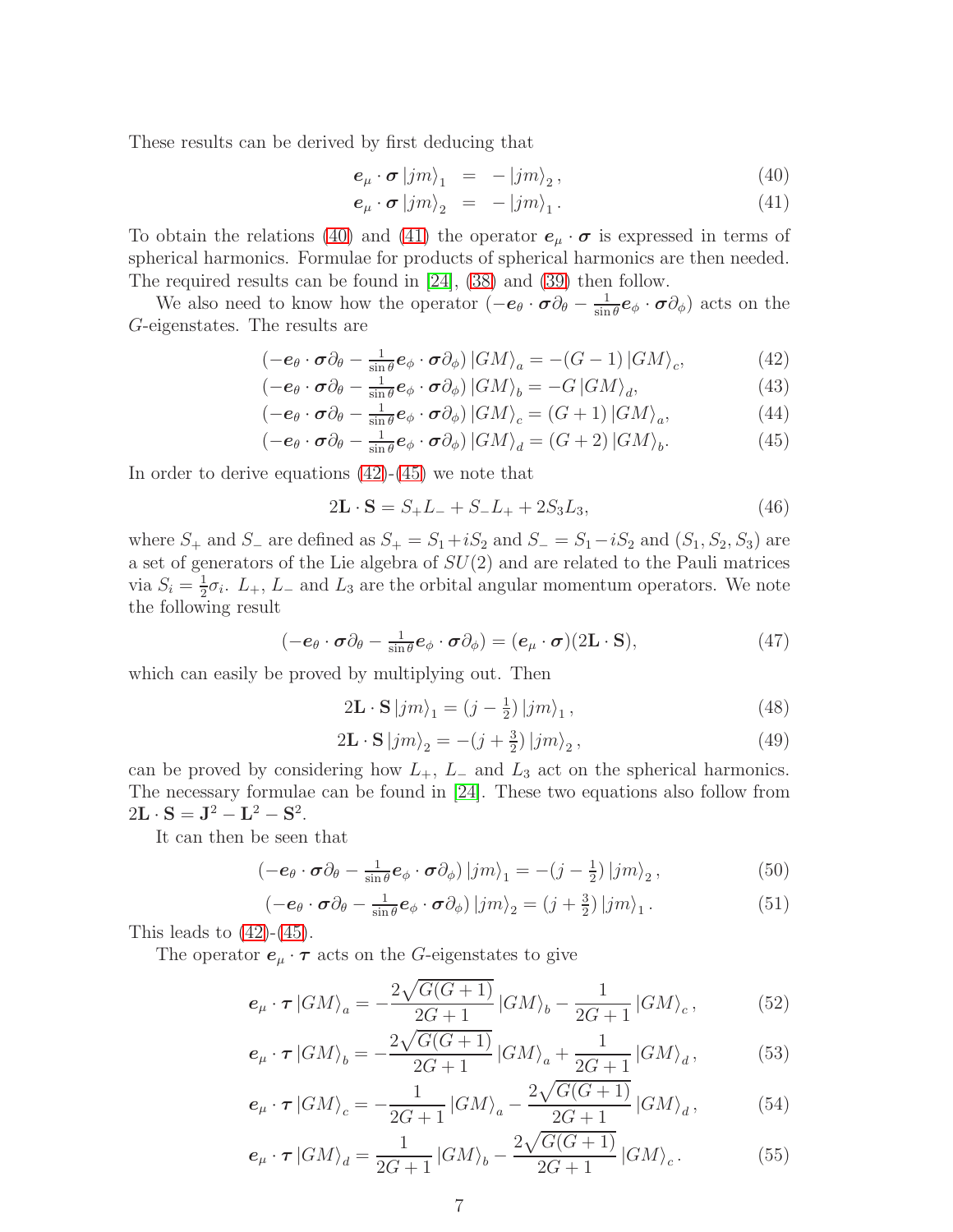These equations can be proved by expanding  $e_{\mu} \cdot \tau$  then multiplying this, from the right, by each G-eigenstate. The right hand side of each equation is then computed and matrix components are compared.

Substituting  $(37)$  into  $(18)$  and using the identities  $(38)$ ,  $(39)$ ,  $(42)$ - $(45)$  and  $(52)$ -[\(55\)](#page-6-2) we are led to two equations, one in  $|GM\rangle_a$  and  $|GM\rangle_d$  and one in  $|GM\rangle_b$  and  $|GM\rangle_c$ . We equate coefficients of the G-eigenstates to obtain four ODEs in  $G_1(u)$ ,  $G_2(u)$ ,  $G_3(u)$  and  $G_4(u)$ . These ODEs are shown below,

$$
(1-u)\frac{dG_1}{du} = \left(G + \frac{1}{2} - \frac{g(1-u)}{2G+1}\right)G_1 + (E - gu)G_3 - \frac{2g\sqrt{G(G+1)}(1-u^2)}{2G+1}G_4,\tag{56}
$$

$$
(1-u)\frac{dG_2}{du} = \left(G + \frac{3}{2} - \frac{g(1-u)}{2G+1}\right)G_2 - (E+gu)G_4 + \frac{2g\sqrt{G(G+1)}}{2G+1}G_3,\tag{57}
$$

$$
(1+u)\frac{dG_3}{du} = -\left(G + \frac{1}{2} - \frac{g(1+u)}{2G+1}\right)G_3 - (E+gu)G_1 + \frac{2g\sqrt{G(G+1)}(1-u^2)}{2G+1}G_2,\tag{58}
$$

$$
(1+u)\frac{dG_4}{du} = -\left(G + \frac{3}{2} - \frac{g(1+u)}{2G+1}\right)G_4 + (E - gu)G_2 - \frac{2g\sqrt{G(G+1)}}{2G+1}G_1.
$$
 (59)

These equation give the solutions for states with parity  $(-1)^{G}$ . Due to the symmetry [\(36\)](#page-5-4) states with parity  $(-1)^{G+1}$  are obtained by replacing q by  $-q$  in the equations above.

#### 3.1 The energy spectrum

<span id="page-8-0"></span>In this section, we derive the energy spectrum of the time-independent Dirac equation [\(18\)](#page-3-3) and the corresponding eigenfunctions. We discuss a useful symmetry of our system of equations [\(56\)](#page-7-0)-[\(59\)](#page-7-0) and also comment on associated second order and fourth order equations. In order to derive the spectrum, we use the theory of Fuchsian differential equations, and in particular, regular singular points and their exponents, see [\[25\]](#page-18-8). Finally, we present the explicit solution.

Under the transformation

$$
(G_1(u), G_2(u), G_3(u), G_4(u)) \mapsto (-G_3(-u), -G_4(-u), -G_1(-u), -G_2(-u)) \quad (60)
$$

followed by  $u \mapsto -u$ , [\(57\)](#page-7-0) is mapped into [\(59\)](#page-7-0) and [\(56\)](#page-7-0) into [\(58\)](#page-7-0), and vice versa. Hence the system of equations [\(56\)](#page-7-0)-[\(59\)](#page-7-0) remains invariant. Eliminating  $G_1(u)$  and  $G_3(u)$  from the system [\(56\)](#page-7-0)-[\(59\)](#page-7-0) results in a system of two second order equations, which again map into each other via the symmetry  $(60)$ . These second order equations prove to be useful for deriving an ansatz for  $G_2(u)$  and  $G_4(u)$ . Finally, we can also derive two fourth order ODEs, by eliminating  $G_4(u)$  and  $G_2(u)$ , respectively, again related via [\(60\)](#page-7-1). Hence, if we have solutions for  $G_2(u)$  we can find solutions for  $G_4(u)$ . We can then use our system of first order ODEs to find solutions for  $G_1(u)$  and  $G_3(u)$ .

In order to solve our equations we first have to derive the energy eigenvalues. Our system of equations [\(56\)](#page-7-0)-[\(59\)](#page-7-0) has regular singular points at  $u = \pm 1$  and an irregular singular point at infinity. For both regular singular points the exponents are

<span id="page-8-1"></span>
$$
(0, 0, -G - \frac{1}{2}, -G - \frac{3}{2}).
$$
\n<sup>(61)</sup>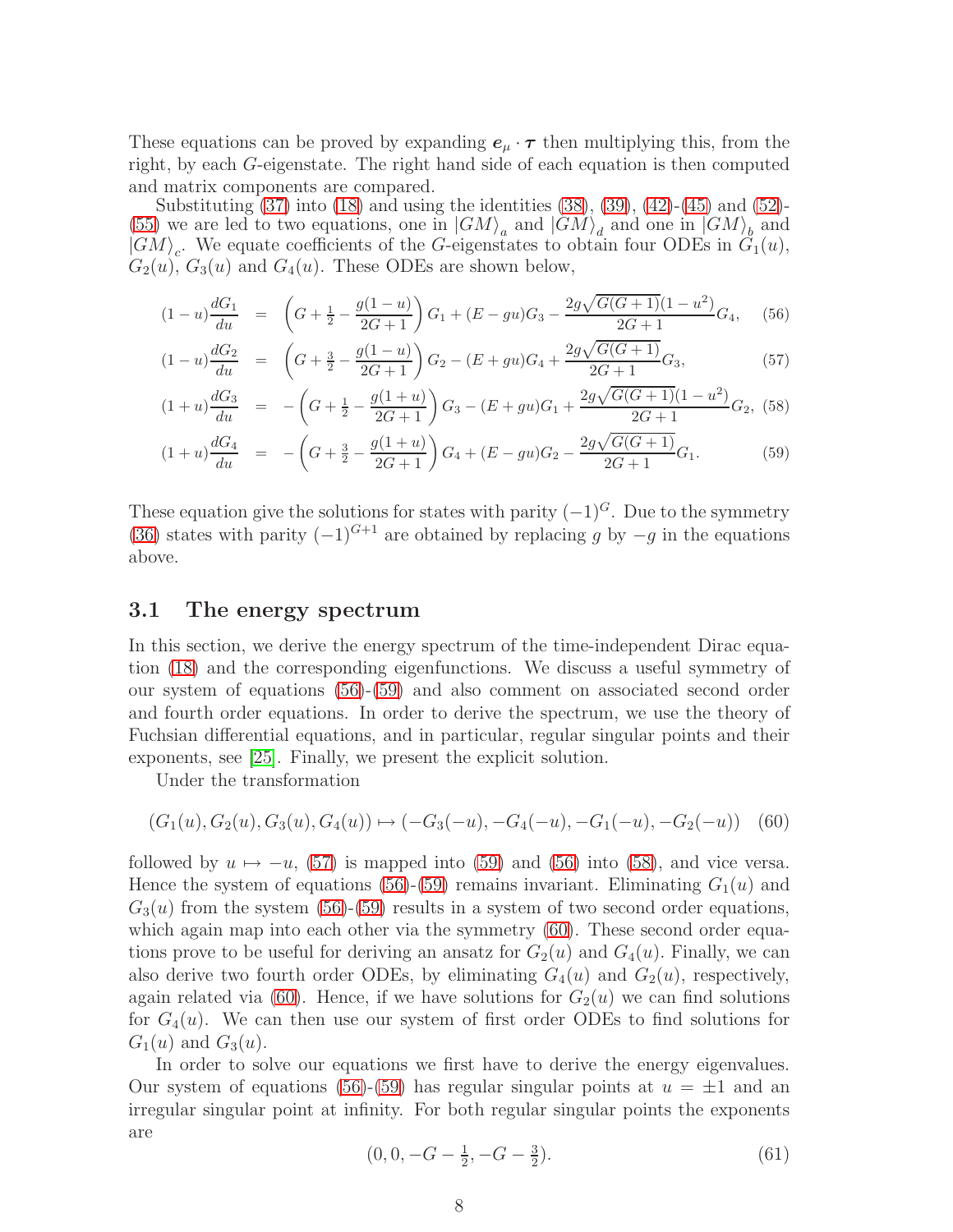We require our solutions to be regular over the whole 3-sphere and, in particular, at the north and south poles,  $u = \pm 1$ . The solutions corresponding to the exponents  $-G-\frac{1}{2}$  $\frac{1}{2}$  and  $-G - \frac{3}{2}$  $\frac{3}{2}$  contain poles, so we can exclude these solutions. The fact that there are two exponents taking values of zero means that corresponding to each regular singular point is a solution with logarithmic terms and the solution is therefore singular. As a result, we can also exclude these solutions. The regular solution can therefore be expanded as a power series in  $1 + u$  around the south pole, and also a power series in  $1 - u$  around the north pole. These two expansions only agree for certain values of the energy  $E$ . It turns out that these energy eigenvalues can be calculated from the exponents at infinity of the fourth order ODE in  $G_2(u)$ , mentioned above, which arises by eliminating  $G_1(u)$ ,  $G_3(u)$ , and  $G_4(u)$  from our system of equations [\(56\)](#page-7-0)-[\(59\)](#page-7-0). This equation is of Fuchsian type and has three regular singular points at  $u = \pm 1$  and infinity.

The solutions of Fuchsian differential equations can only have singularities at their singular points. According to our discussion above, we are interested in the solutions of [\(18\)](#page-3-3) which are non-singular. Therefore,  $G_2(u)$  has to be regular at  $u = \pm 1$ , and hence on the entire complex plane. So,  $G_2(u)$  is an analytic function, in fact an integral function, on the complex plane. As it is the solution of a Fuchsian differential equation, it can only have poles at infinity, and it follows that  $G_2(u)$  is a polynomial.

The exponents corresponding to  $u = \infty$  can be found by setting  $u = \frac{1}{z}$  $\frac{1}{z}$  then considering  $z \to 0$ . We obtain the exponents

$$
\rho_s = 1 + G \pm \frac{1}{2}\sqrt{1 + 4E^2 + 4E - 4g^2},\tag{62}
$$

$$
\rho_a = 1 + G \pm \frac{1}{2}\sqrt{1 + 4E^2 - 4E + 8g - 4g^2}.
$$
\n(63)

As argued above  $G_2(u)$  is a polynomial. Let its degree be denoted by k. Then the exponents at  $u = \infty$  can be equated with  $-k$ . From the exponent  $\rho_s$  we obtain the following energy eigenvalues

$$
E_{sym}^{\pm} = -\frac{1}{2} \pm \sqrt{(k+G+1)^2 + g^2} \quad \text{for } G = 1, 2, ..., \ k = 0, 1, ... \tag{64}
$$

<span id="page-9-0"></span> $E_{sym}^{\pm}$  is a novel feature which arises for  $G > 0$  only. Note that this energy is invariant under  $g \mapsto -g$ . From  $\rho_a$  in [\(63\)](#page-8-0) we obtain another family of energy eigenvalues, namely,

$$
E_{asym}^{\pm} = \frac{1}{2} \pm \sqrt{(k+G+1)^2 - 2g + g^2} \quad \text{for } G = 0, 1, ..., \ k = 0, 1, ..., \tag{65}
$$

where  $G$  and  $k$  are not both zero. This energy spectrum has already been obtained in [\[22\]](#page-18-5) for the case  $G = 0$ . A slight subtlety occurs for  $k = 0$  and  $G = 0$ . In this case, only

$$
E_0 = \frac{3}{2} - g \tag{66}
$$

leads to a regular solution. The energy level [\(66\)](#page-8-1) is rather special as it crosses from the positive spectrum to the negative spectrum as the coupling constant  $q$  is varied, also see [\[22\]](#page-18-5) for further details.

Now that we have derived the energy spectrum, we can solve the system [\(56\)](#page-7-0)- [\(59\)](#page-7-0) by first considering the fourth order ODE in  $G_2(u)$ . We make the ansatz that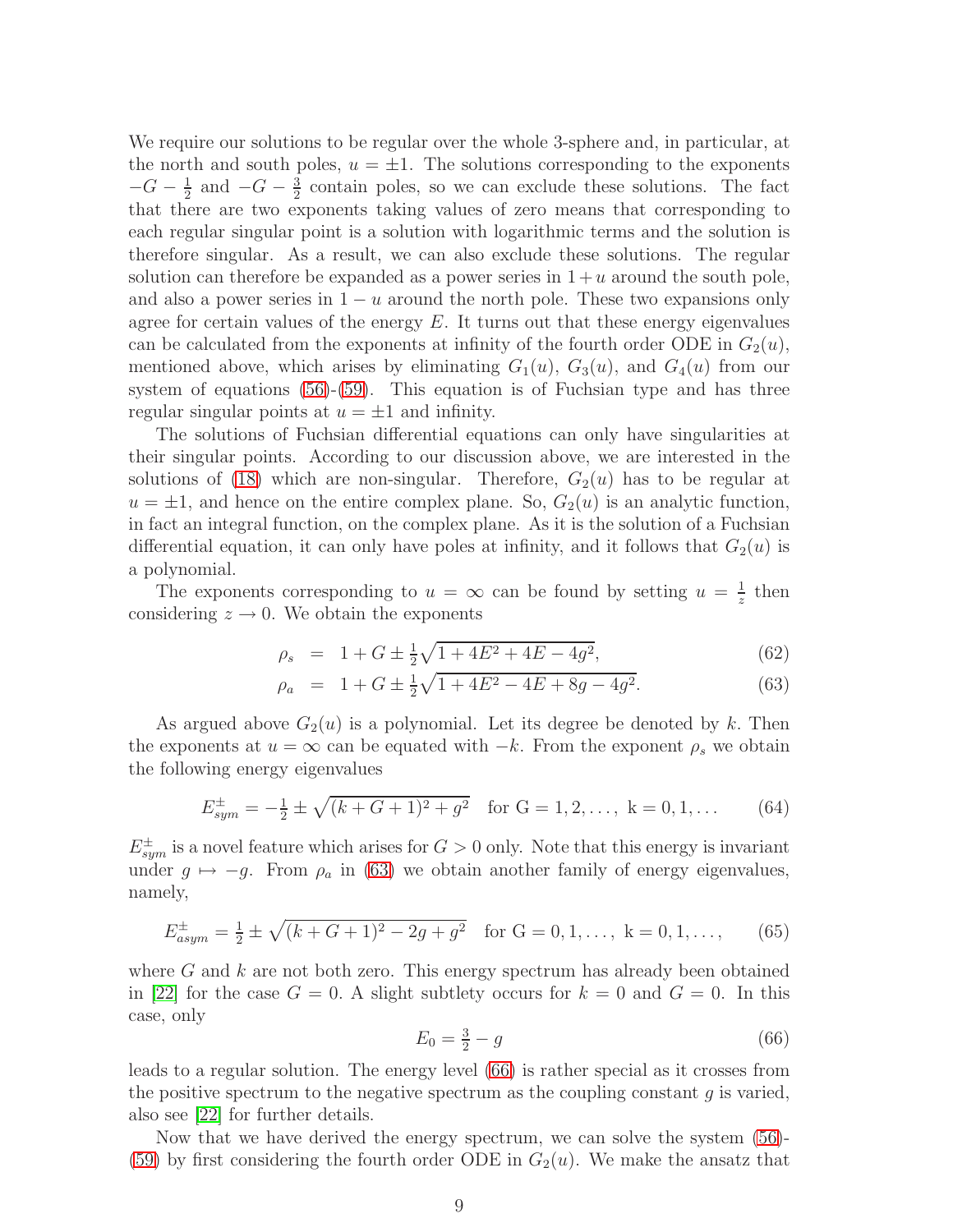$G_2(u)$  is a polynomial in  $1+u$  and insert this into our ODE to find the polynomial coefficients. The symmetry [\(60\)](#page-7-1) and the system of second order equations for  $G_2(u)$ and  $G_4(u)$  leads to a related expression for  $G_4(u)$ . Then the solution corresponding to  $E_{asym}^{\pm}$  is found to be

$$
G_2(u) = \sum_{j=0}^{k} a_j (1+u)^j \quad \text{and} \quad G_4(u) = (-1)^k \sum_{j=0}^{k} a_j (1-u)^j. \tag{67}
$$

The general expression for  $a_j$  is

$$
a_j = (-1)^j \begin{pmatrix} k \\ j \end{pmatrix} \frac{(2G+k+j+1)!(2G+1)!!}{(2G+k+1)!(2G+2j+1)!!} \frac{(E+g-\frac{3}{2}-G)(E-g+\frac{2j+1}{2}+G)}{2G(k+g)+k(k+2)}.
$$
 (68)

If we set  $G = 0$ , and hence  $k = n$ , the above formula leads us to [\(27\)](#page-4-3) which is equivalent to the result from [\[22\]](#page-18-5).

For  $E_{sym}^{\pm}$  we find

$$
G_2(u) = \sum_{j=0}^{k} a_j (1+u)^j \quad \text{and} \quad G_4(u) = (-1)^{k+1} \sum_{j=0}^{k} a_j (1-u)^j. \tag{69}
$$

The general expression for  $a_j$  is now

$$
a_j = (-1)^{j+1} \begin{pmatrix} k \\ j \end{pmatrix} \frac{(2G+k+j+1)!(2G+1)!!}{(2G+k+1)!(2G+2j+1)!!} \frac{(E+g+\frac{3}{2}+G)(E-g-\frac{2j+1}{2}-G)}{2(G+1)(g-k)-k^2}.
$$
 (70)

We then use equations [\(59\)](#page-7-0) and [\(57\)](#page-7-0) to obtain  $G_1(u)$  and  $G_3(u)$ , respectively, and it is easy to see that  $G_1(u)$  and  $G_3(u)$  are polynomials of order  $k+1$ .

We can carry out a consistency check on our solutions by setting  $g = 0$  in equations [\(56\)](#page-7-0)-[\(59\)](#page-7-0) and manipulating the equations to obtain two uncoupled second order ODEs. These are both Jacobi equations and have polynomial solutions which can be expressed in terms of hypergeometric functions (see [\[26\]](#page-18-9)). For  $g = 0$ , our solutions are the same.

#### <span id="page-10-0"></span>3.2 Degeneracy of the energy spectrum

In order to discuss the degeneracy of the energy spectrum it is convenient to introduce  $n = k + G$ , where the integer n is analogous to the principal quantum number arising in the quantum mechanics of the hydrogen atom. Then the energy spectrum for states of parity  $(-1)^{G}$  is given by the two families

$$
E_{sym}^{\pm}(n) = -\frac{1}{2} \pm \sqrt{(n+1)^2 + g^2} \quad \text{for } n = 1, 2, ..., \tag{71}
$$

$$
E_{asym}^{\pm}(n) = \frac{1}{2} \pm \sqrt{(n+1)^2 - 2g + g^2} \quad \text{for } n = 1, 2... \tag{72}
$$

and the special energy level [\(66\)](#page-8-1),

$$
E_0 = \frac{3}{2} - g.
$$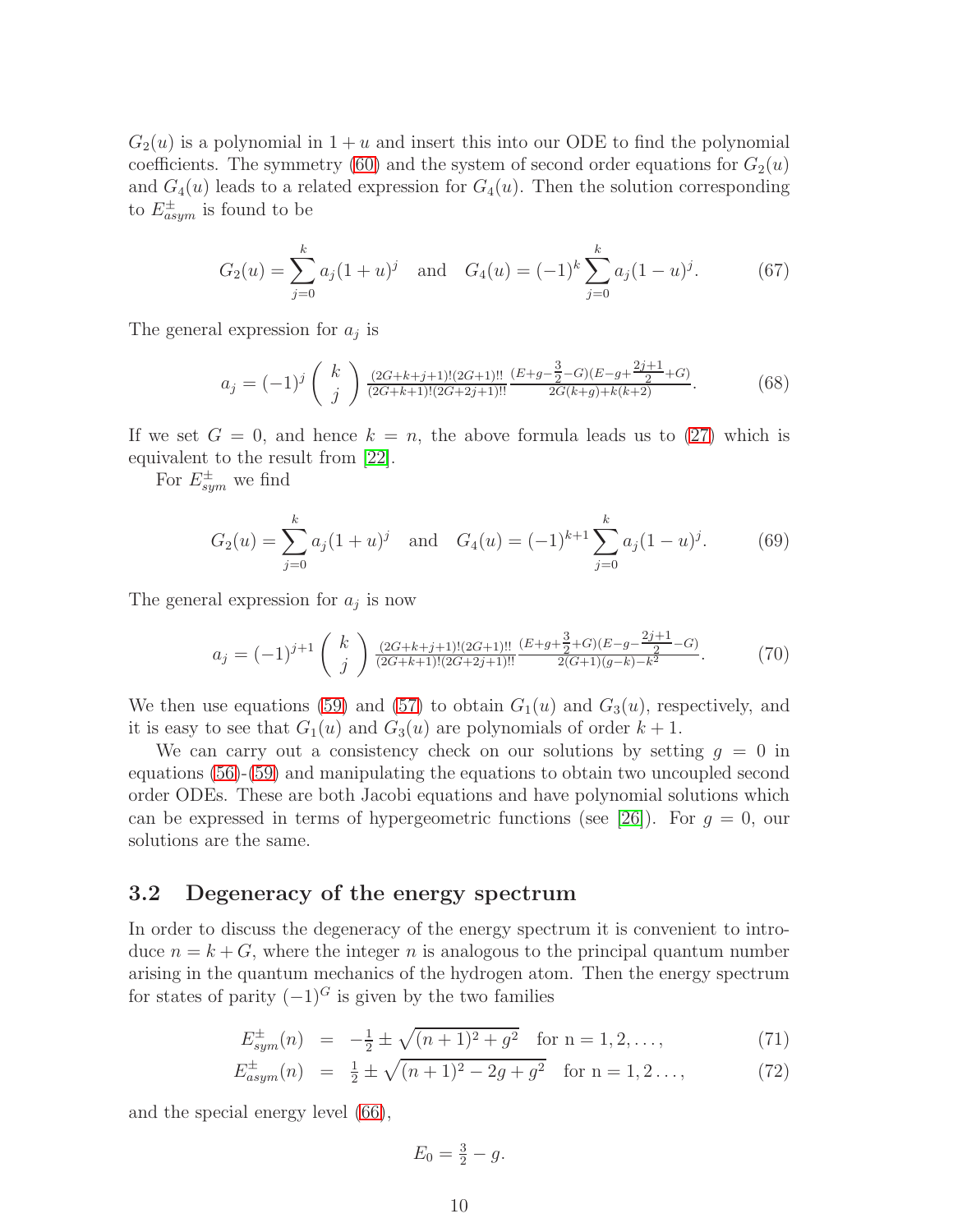Figure [1](#page-10-0) shows the energy spectra for different values of  $n$ . There are two different ways of reading figure [1.](#page-10-0) The obvious interpretation is the energy spectrum of states of parity  $(-1)^{G}$  as a function of the coupling constant  $g \in \mathbb{R}$ . For the second interpretation and in the following, we restrict our attention to  $q \geq 0$ . Then, the negative values of g corresponds to states with parity  $(-1)^{G+1}$  due to symmetry [\(36\)](#page-5-4), while positive values of g again correspond to states of parity  $(-1)^G$ . The latter interpretation is very useful for discussing the degeneracy of the spectrum.



<span id="page-11-1"></span><span id="page-11-0"></span>Figure 1: The energy E as a function of the coupling constant g for  $E_0$  (solid red curve),  $E^{\pm}_{asym}(n)$  (dotted blue curves) and  $E^{\pm}_{sym}(n)$  (dashed yellow curves).

The energy level [\(66\)](#page-8-1) only exists for  $G = 0$ . It gives rise to a positive parity state with energy  $\frac{3}{2} - g$  and a negative parity state with energy  $\frac{3}{2} + g$ . Since the degeneracy of a state with grand spin G is  $2G+1$  these two states are non-degenerate for  $g > 0$ , and "parity doubling" occurs for  $g = 0$ , [\[14\]](#page-17-13).

For  $E_{asym}^{\pm}(n)$ , positive and negative parity states will in general have different energy eigenvalues for a given value of the coupling constant q. Recall that  $n = k + G$ , hence  $G$  can vary from 0 to  $n$ . Therefore, the degeneracy is

$$
D(E_{asym}^{\pm}(n)) = \sum_{G=0}^{n} (2G+1) = (n+1)^2.
$$
 (73)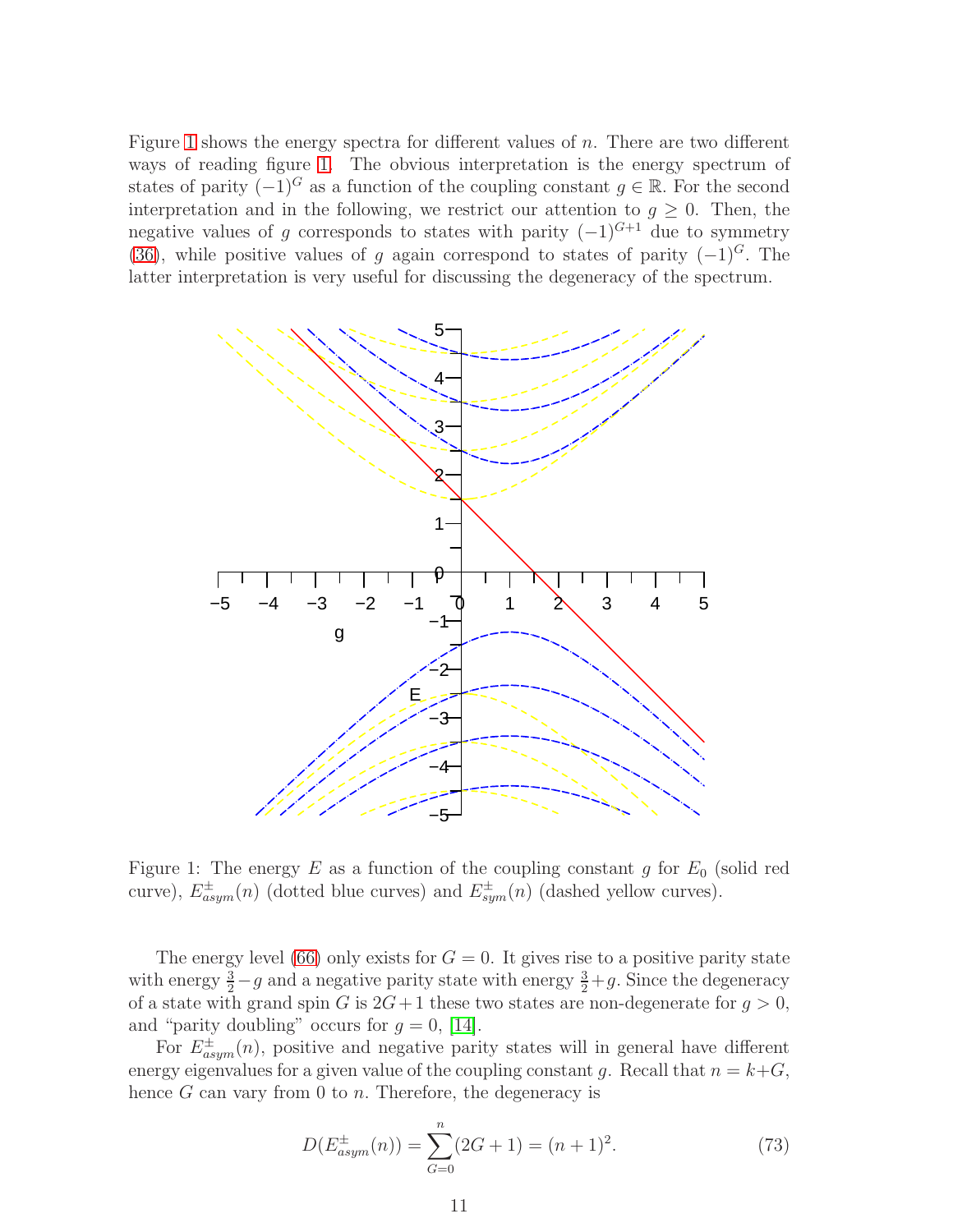For  $E^{\pm}_{sym}(n)$ , positive and negative parity states have the same energy for a given value of the coupling constant g. These states only exist for  $G > 0$ , hence G varies from 1 to n. Therefore, the degeneracy is

$$
D(E_{sym}^{\pm}(n)) = 2\sum_{G=1}^{n} (2G+1) = 2n(n+2),
$$
\n(74)

<span id="page-12-0"></span>and the extra factor of 2 is due to parity.

We now consider the case of zero coupling  $(q = 0)$  which is equivalent to massless fermions on  $S^3$ . In this case there will clearly always be invariance under  $g \to -g$ , so

$$
D_{g=0}(E_0) = 2, \quad D_{g=0}\left(E_{asym}^{\pm}(n)\right) = 2\left(n+1\right)^2, \quad D_{g=0}\left(E_{sym}^{\pm}(\tilde{n})\right) = 2\tilde{n}\left(\tilde{n}+2\right). \tag{75}
$$

At  $E=\frac{3}{2}$  $\frac{3}{2}$  the energy level  $E_0$  and  $E_{sym}^+(1)$  are degenerate, hence the degeneracy is

<span id="page-12-1"></span>
$$
D_{g=0}(E = \frac{3}{2}) = 8.\t(76)
$$

The energy eigenvalue  $E = -\frac{3}{2}$  $\frac{3}{2}$  only occurs for  $E^{-}_{asym}(1)$ , hence the degeneracy is again

<span id="page-12-2"></span>
$$
D_{g=0}(E = -\frac{3}{2}) = 8.\t(77)
$$

The energy eigenvalue  $E = N + \frac{3}{2}$  $\frac{3}{2}$ ,  $N = 1, 2, \ldots$ , is attained by  $E^+_{asym}(N)$ , and  $E^{+}_{sym}(N+1)$ , hence

$$
D_{g=0}(E=N+\frac{3}{2})=2(N+1)(N+3)+2(N+1)^2=4(N+1)(N+2). \tag{78}
$$

Similarly,  $E = -N - \frac{3}{2}$  $\frac{3}{2}$  is attained by  $E^{-}_{asym}(N+1)$  and  $E^{-}_{sym}(N)$ , hence

$$
D_{g=0}(E=-N-\frac{3}{2})=2(N+2)^2+2N(N+2)=4(N+1)(N+2). \tag{79}
$$

After considering the factor of 2 due to isospin and another factor of 2 due to parity, equations [\(78\)](#page-11-0) and [\(79\)](#page-11-1) are consistent with the results in [\[27\]](#page-18-10).

So far, we have only considered generic degeneracies and the case  $g = 0$ . This energy spectrum is rather special in that we can also calculate all the accidental degeneracies for  $g > 0$ . These degeneracies all occur for rational values of g. For example, the negative parity state with energy  $\frac{3}{2} + g$  is only degenerate with the states with  $E^{+}_{sym}(n)$  for

<span id="page-12-4"></span>
$$
g = \frac{1}{4}(n-1)(n+3)
$$
\n(80)

and with the  $(-1)^{G+1}$  parity states with  $E_{asym}^-(n)$  (changing g to  $-g$ ) for

<span id="page-12-3"></span>
$$
g = \frac{1}{4}n(n+2).
$$
 (81)

The positive parity state with energy  $\frac{3}{2} - g$  is always non-degenerate for  $g > 0$ . Similarly,  $(-1)^G$  parity states of energy  $\bar{E}_{asym}^{\pm}(n)$  are degenerate with  $(-1)^{G+1}$  parity states of energy  $E_{asym}^{\pm}(\tilde{n})$  for

<span id="page-12-5"></span>
$$
g = \frac{1}{4}n(n+2) - \frac{1}{4}\tilde{n}(\tilde{n}+2),
$$
\n(82)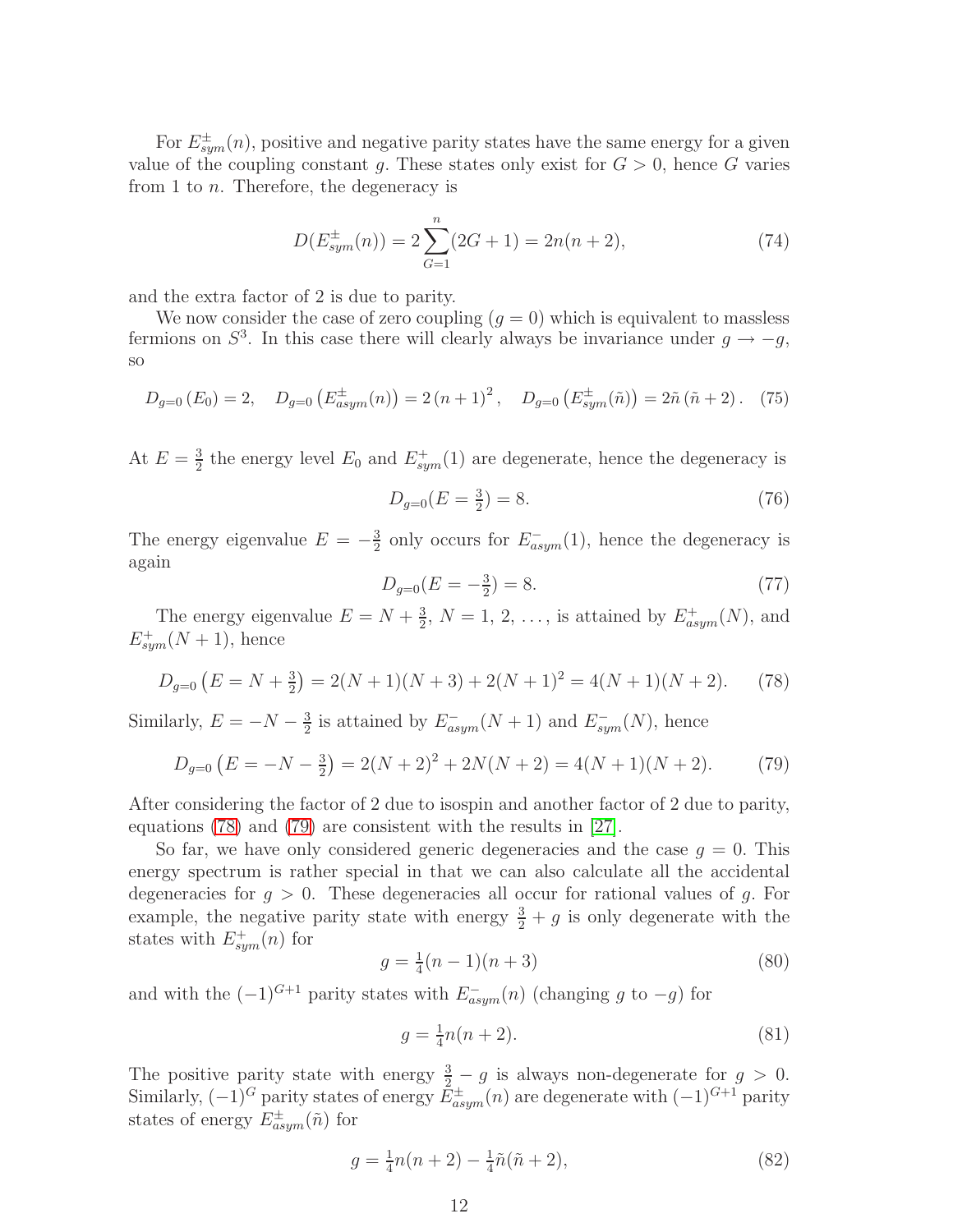which is positive for  $n > \tilde{n}$ . Finally, states with energy  $E_{asym}^+(n)$  and states with energy  $E_{sym}^+(\tilde{n})$  are degenerate for

$$
g = \frac{4(\tilde{n}+1)^2 - (1+(\tilde{n}+1)^2 - (n+1)^2)^2}{4(1+(\tilde{n}+1)^2 - (n+1)^2)},
$$
\n(83)

<span id="page-13-3"></span>and a similar equation holds for  $E_{asym}^-(n)$  and  $E_{sym}^-(n)$ .

## 4 The Dirac Sea

In this section, we briefly comment on the zeta function regularization [\[28\]](#page-18-11). In order to calculate the energy of the Dirac sea,

<span id="page-13-0"></span>
$$
E_{\text{Dirac}} = \sum_{N=0}^{\infty} D(N)E(N), \tag{84}
$$

where  $E(N)$  is the Nth negative energy eigenvalue, see e.g. [\[29\]](#page-18-12), and  $D(N)$  is its degeneracy, we define the zeta function

<span id="page-13-1"></span>
$$
\zeta(s) = \sum_{N=0}^{\infty} D(N) E(N)^{-s}.
$$
 (85)

The expression [\(84\)](#page-12-1) is clearly divergent. However, the expression [\(85\)](#page-12-2) is convergent for large enough s. The Dirac sea energy [\(84\)](#page-12-1) is then defined by the analytic continuation of [\(85\)](#page-12-2) to  $s = -1$ . For example for  $g = 0$  we have

$$
E_{g=0} = -4\sum_{N=0}^{\infty} (N+1)(N+2)(N+\frac{3}{2})^{-s}\Big|_{s=-1}.
$$
\n(86)

Hence, the relevant zeta function is

$$
\zeta_{g=0}(s) = -4 \sum_{N=0}^{\infty} ((N + \frac{3}{2})^2 - \frac{1}{4})(N + \frac{3}{2})^{-s},\tag{87}
$$

which can be rewritten as

$$
\zeta_{g=0}(s) = -4\zeta_H(s-2, \frac{3}{2}) + \zeta_H(s, \frac{3}{2}),\tag{88}
$$

where  $\zeta_H(s, a)$  is the Hurwitz zeta function defined as

$$
\zeta_H(s, a) = \sum_{n=0}^{\infty} (n+a)^{-s}.
$$
 (89)

<span id="page-13-2"></span>Evaluating  $\zeta_{g=0}(s)$  at  $s = -1$  we obtain

$$
E_{g=0} = \frac{17}{240}.\tag{90}
$$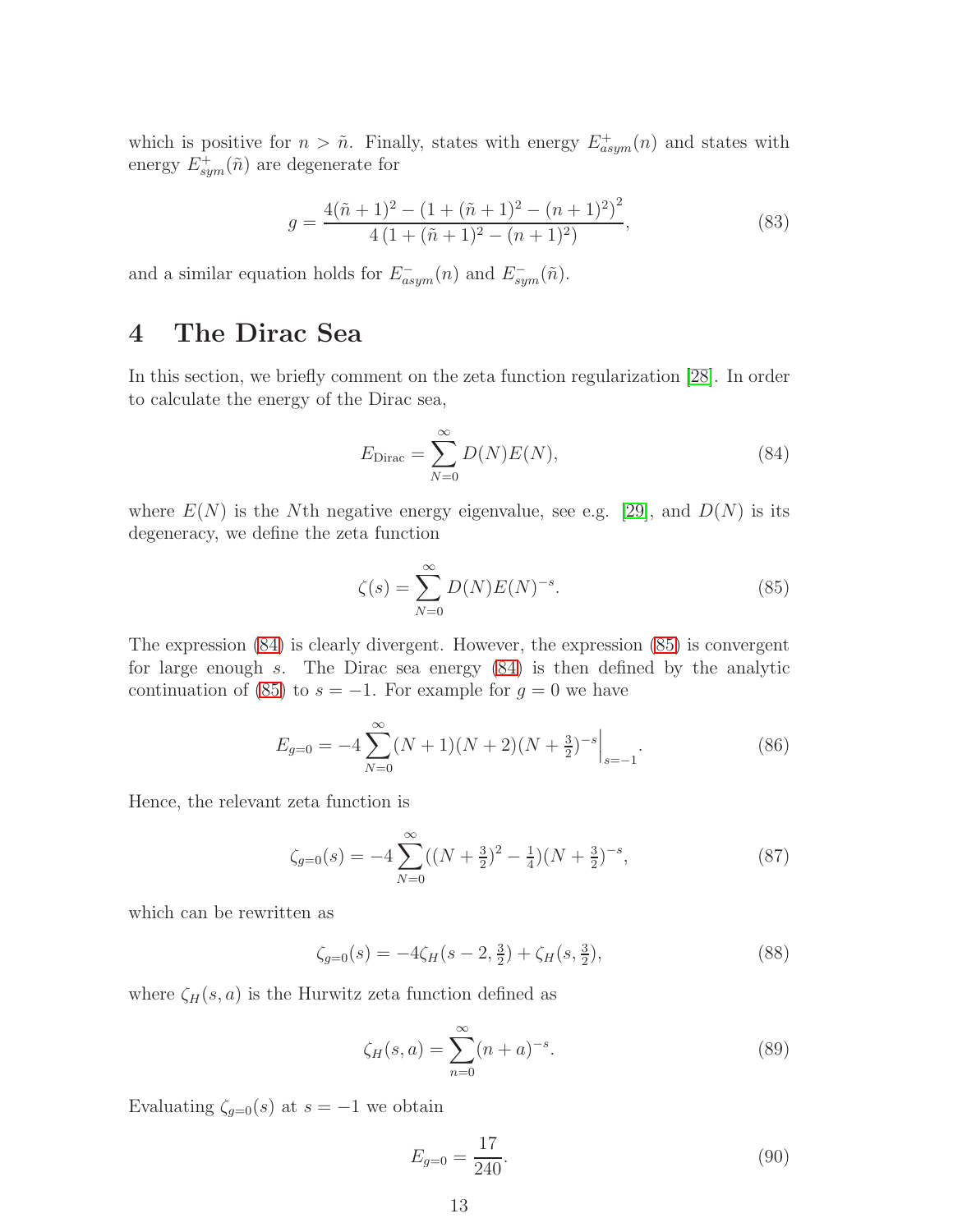For massive fermions on  $S^3$  corresponding to the case  $f(\mu) = 0$  in Section [2.1,](#page-3-0) the energy is given by [\(22\)](#page-4-4) and the degeneracy is

$$
D(N) = 4(N+1)(N+2).
$$
 (91)

Hence the Dirac sea energy is given by

$$
E_{f(\mu)=0} = -4 \sum_{N=0}^{\infty} (N+1)(N+2) \left( \left( N + \frac{3}{2} \right)^2 + g^2 \right)^{-s} \Big|_{s=-\frac{1}{2}}.
$$
 (92)

Zeta functions of generalized Epstein-Hurwitz type are of the form

$$
F(s; a, b^{2}) = \sum_{n=0}^{\infty} ((n+a)^{2} + b^{2})^{-s}.
$$
 (93)

Asymptotic expansions for [\(93\)](#page-13-0) are discussed in [\[30,](#page-18-13) [28\]](#page-18-11). Here, we are concerned with a generalization of [\(93\)](#page-13-0), namely,

$$
F^{(m)}\left(s;a,b^2\right) = \sum_{n=0}^{\infty} (n+a)^m \left( (n+a)^2 + b^2 \right)^{-s},\tag{94}
$$

where we assume that  $a > 0$  and  $b \geq 0$ . We follow [\[28\]](#page-18-11) to derive a formula for  $F^{(m)}(s=-\frac{1}{2})$  $\frac{1}{2}$ ; a, b<sup>2</sup>). We first perform a binomial expansion which is valid for  $b < a$ and rewrite [\(94\)](#page-13-1) as a contour integral

$$
F^{(m)}(s;a,b^2) = \sum_{n=0}^{\infty} \sum_{k=0}^{\infty} (-1)^k \frac{\Gamma(s+k)}{\Gamma(k+1)\Gamma(s)} b^{2k} (n+a)^{-2s-2k+m}, \tag{95}
$$

$$
= \sum_{n=0}^{\infty} \frac{1}{2\pi i} \int_{C} \frac{\Gamma(s+z)b^{2z}(n+a)^{-2s-2z+m}}{\Gamma(z+1)\Gamma(s)} \frac{\pi}{\sin(\pi z)} dz.
$$
 (96)

Recall that

$$
\frac{\pi}{\sin(\pi z)} = \frac{(-1)^k}{z - k} + O(z - k) \quad \text{for } k \in \mathbb{Z}.
$$
 (97)

The contour C encloses all the non-negative poles of  $1/\sin(\pi z)$  with anti-clockwise orientation and can be split into a part

$$
\int\limits_{-z_0+i\infty}^{-z_0-i\infty},
$$

where  $0 < z_0 < \frac{1}{2}$  $\frac{1}{2}$ , and a semi-circle at infinity. The latter does not contribute to the integral. Now, we can move the sum over  $n$  under the integral and use the definition of the Hurwitz zeta function [\(89\)](#page-12-3) to obtain

$$
F^{(m)}\left(s;a,b^2\right) = \frac{1}{2i} \int_{-z_0+i\infty}^{-z_0-i\infty} \frac{\Gamma(s+z)\zeta_H(2s+2z-m,a)b^{2z}}{\Gamma(z+1)\Gamma(s)\sin(\pi z)} \mathrm{d}z. \tag{98}
$$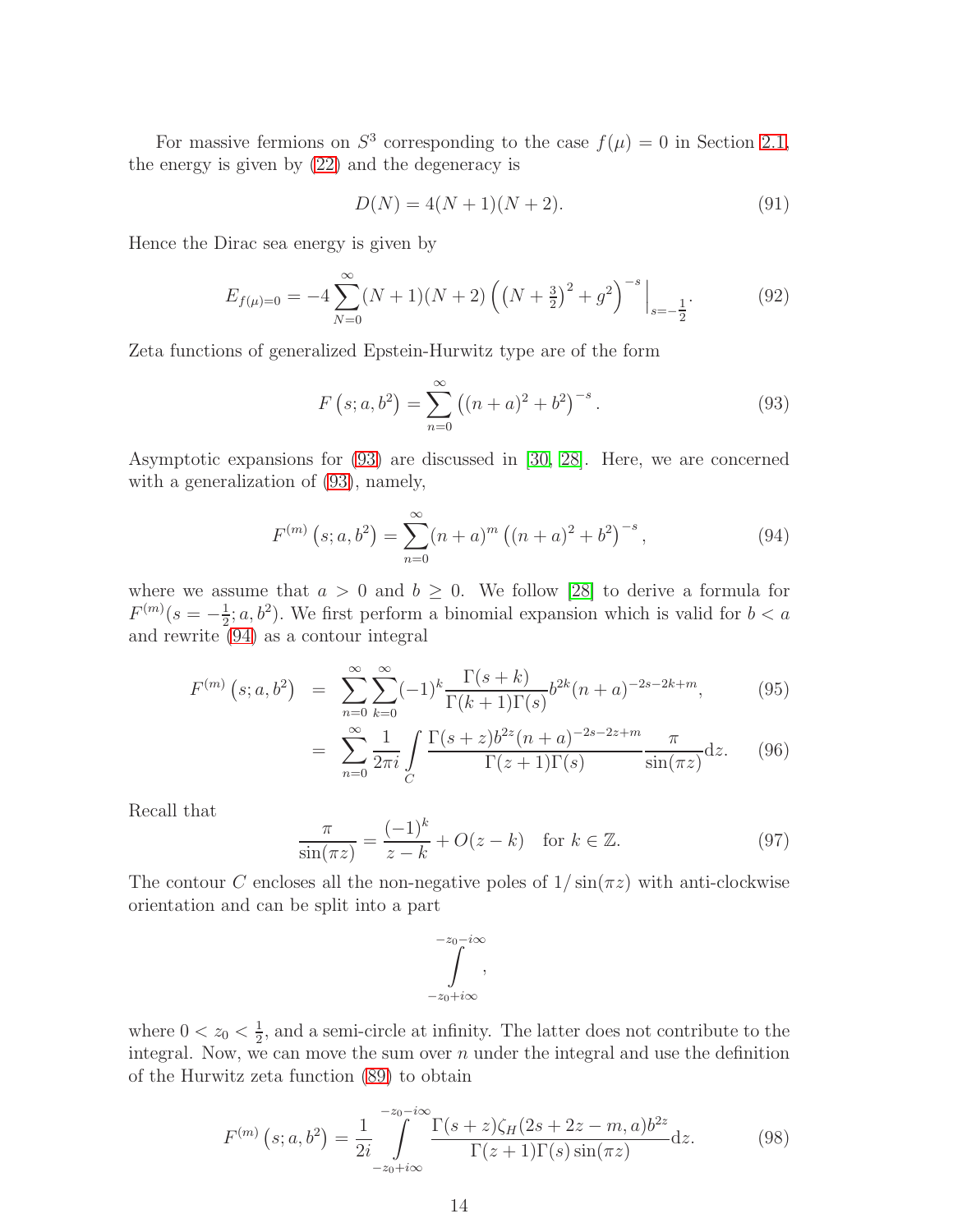This can be evaluated by closing the contour again, and using Cauchy's theorem. This time the contribution of the integral over the semi-circle at infinity is non-zero. However, it was shown in [\[30\]](#page-18-13) that the contribution is very small, so we neglect it in the following.

From now on, we focus on the physically relevant value  $s = -\frac{1}{2}$  $\frac{1}{2}$ . The integral [\(98\)](#page-13-2) has poles at  $z \in \mathbb{Z}$  due to  $1/\sin(\pi z)$ . Only the non-negative poles contribute, because of the contour. The gamma function  $\Gamma(z-\frac{1}{2})$  $(\frac{1}{2})$  has poles at  $z - \frac{1}{2} = 0, -1, -2, \ldots$ Only the pole at  $z=\frac{1}{2}$  $\frac{1}{2}$  lies inside the contour. Finally, there is a contribution from the pole of the Hurwitz zeta function at  $2z - 1 - m = 1$ . All the poles are simple unless the pole of  $\zeta_H$  at  $z = 1 + \frac{m}{2}$  is a non-negative integer. Hence, the integral in [\(98\)](#page-13-2) becomes

$$
F^{(m)}\left(-\frac{1}{2};a,b^2\right) \approx \text{Res}_{z=\frac{1}{2}} + \text{Res}_{z=1+\frac{m}{2}} + \sum_{\substack{k=0\\k\neq 1+\frac{m}{2}}}^{\infty} (-1)^k \frac{\Gamma\left(k-\frac{1}{2}\right)}{k!\Gamma\left(-\frac{1}{2}\right)} \zeta_H(2k-1-m,a)b^{2k},\tag{99}
$$

where the sum arises from the simple poles of  $1/\sin(\pi z)$ . Note that

$$
\Gamma(\epsilon) = \frac{1}{\epsilon} - \gamma + O(\epsilon)
$$
\n(100)

and

$$
\zeta_H(-k, a) = -\frac{B_{k+1}(a)}{k+1}, \quad \text{for } k \in \mathbb{N},
$$
\n(101)

where  $B_m(a)$  are the Bernoulli polynomials and  $\gamma$  is the Euler-Mascheroni constant. Hence, the residue at  $z=\frac{1}{2}$  $\frac{1}{2}$  gives

$$
\text{Res}_{z=\frac{1}{2}} = \frac{B_{m+1}(a)}{m+1}b.\tag{102}
$$

Finally, for the residue at  $z = 1 + \frac{m}{2}$ , we note that

$$
\zeta_H(1+\epsilon, a) = \frac{1}{\epsilon} - \Psi(a) + O(\epsilon),\tag{103}
$$

where  $\Psi(a) = \frac{d}{da} \ln \Gamma(a)$  is the digamma function, see [\[25,](#page-18-8) p. 271]. The behaviour depends on whether  $m$  is even or odd. For odd  $m$  this is just another simple pole, and we obtain

<span id="page-15-0"></span>
$$
\text{Res}_{z=1+\frac{m}{2}} = (-1)^{\frac{m-1}{2}} \frac{\sqrt{\pi} \Gamma(\frac{m+1}{2})}{4\Gamma(2+\frac{m}{2})} b^{2+m}.
$$
 (104)

However, for even  $m$  there is a double pole, and we have to use

<span id="page-15-1"></span>
$$
\text{Res}_{z=1+\frac{m}{2}} = \lim_{z \to 1+\frac{m}{2}} \frac{d}{dz} \left( \left( z - 1 - \frac{m}{2} \right)^2 \frac{\pi \Gamma(s+z) \zeta_H(2z - 1 - m, a) b^{2z}}{\Gamma(z+1) \Gamma(-\frac{1}{2}) \sin(\pi z)} \right) \tag{105}
$$

to obtain

$$
\operatorname{Res}_{z=1+\frac{m}{2}} = (-1)^{\frac{m}{2}} \frac{b^{2+m} \Gamma(\frac{m+1}{2})}{4m(2+m)\sqrt{\pi} \Gamma(2+\frac{m}{2})} \qquad (106)
$$
  
 
$$
\ast \left( \left( \Psi(\frac{m+1}{2}) - \Psi(\frac{m}{2}) - 2\Psi(a) + 2\ln(b) \right) m(m+2) - 4(1+m) \right).
$$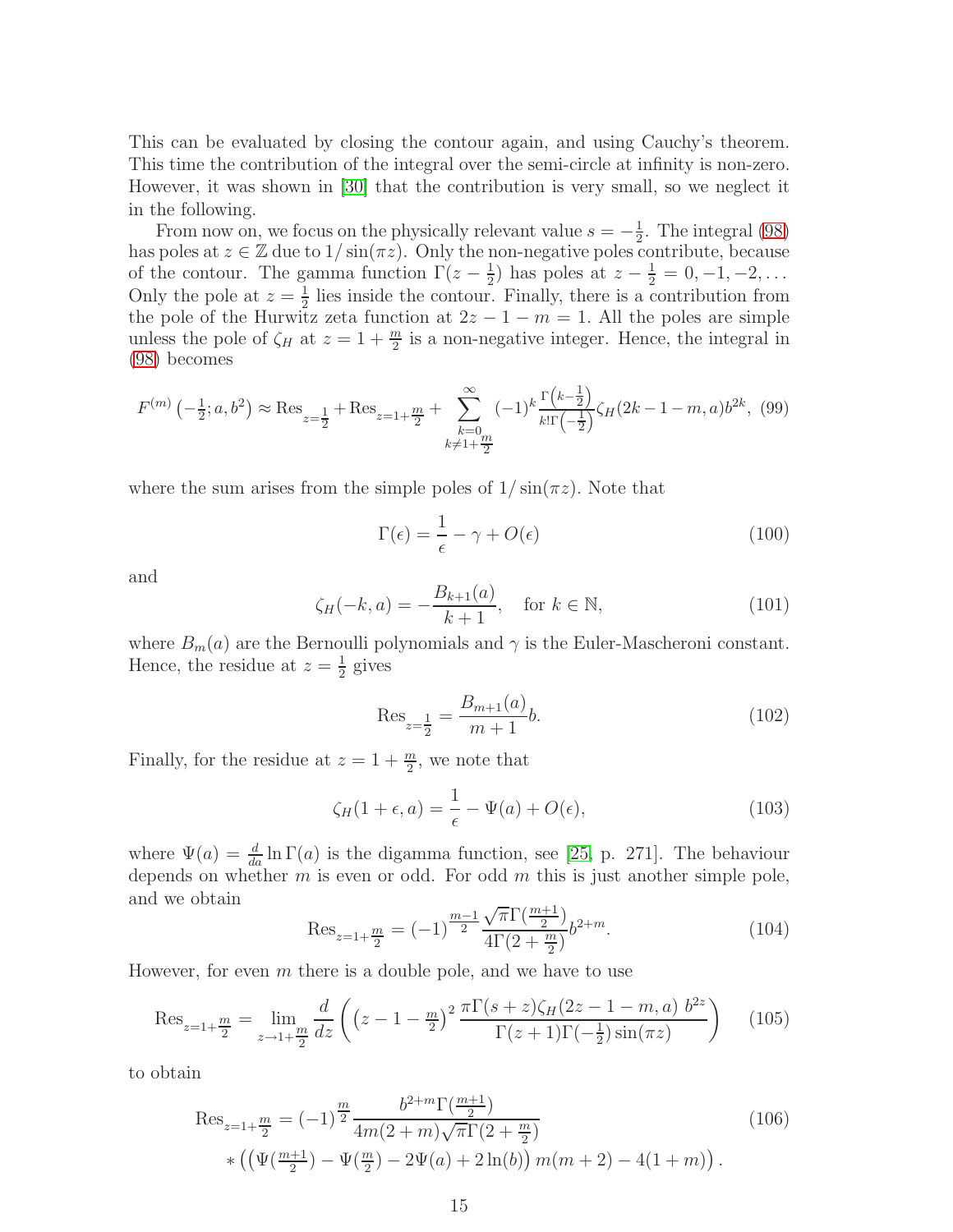We now use the same trick as in [\(87\)](#page-12-4) to rewrite the regularized energy in [\(92\)](#page-13-3) as

$$
E_{f(\mu)=0} = -4F^{(2)}(-\frac{1}{2}; \frac{3}{2}, g^2) + F^{(0)}(-\frac{1}{2}; \frac{3}{2}, g^2). \tag{107}
$$

The regularized energy is plotted in figure [2.](#page-15-0) As a consistency check it can be shown that  $E_{f(\mu)=0}(g=0) = \frac{17}{240}$  as calculated in [\(90\)](#page-12-5). It would be interesting to compare these results to other regularization methods.



Figure 2: The Dirac sea energy  $E_{f=0}$  as a function of the coupling constant g.

Finally, we address the problem of calculation the Dirac sea energy for fermions coupled to a  $B = 1$  background Skyrmion. In this case the Dirac Sea energy is given by

$$
E_{f(\mu)=\mu} = -\sum_{n=1}^{\infty} \left( 2n(n+2) \left( \frac{1}{2} + \sqrt{(n+1)^2 + g^2} \right)^{-s} + (n+1)^2 \left( -\frac{1}{2} + \sqrt{(n+1)^2 + 2g + g^2} \right)^{-s} + (n+1)^2 \left( -\frac{1}{2} + \sqrt{(n+1)^2 - 2g + g^2} \right)^{-s} \right) \Big|_{s=-1},
$$
\n(108)

which is the sum of  $E_{sym}$  and  $E_{asym}$  for both parities. The energy of the "zero mode"  $E_0 = \frac{3}{2} - g$  also needs to be taken into account, and we expect a similar picture as in [\[17\]](#page-18-0).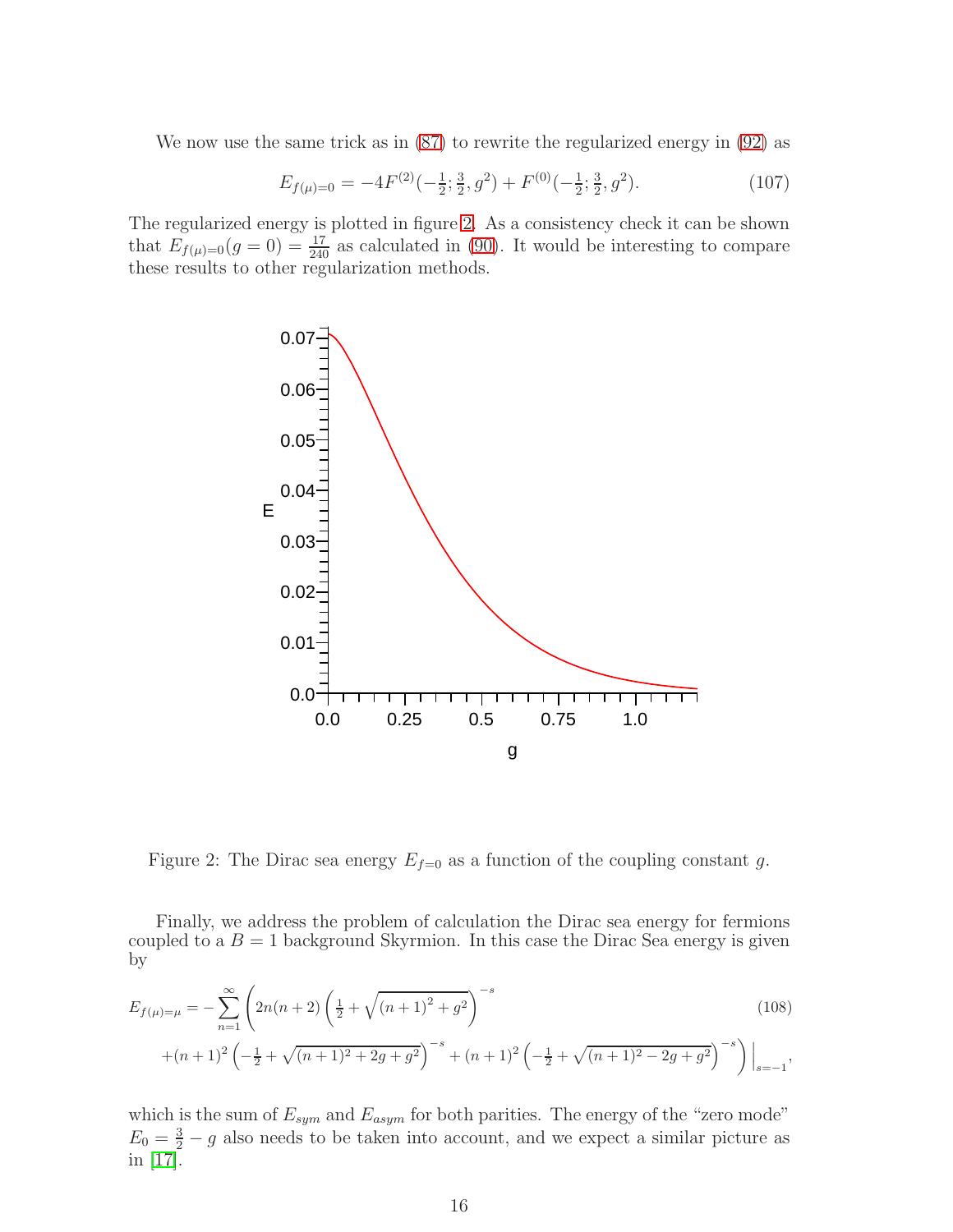Unfortunately, this is a much more complicated situation, and zeta functions of this type have not been discussed in the literature, to our knowledge. As a starting point, we could again perform a binomial expansion. We can then rewrite the energy  $E_{f(\mu)=\mu}$  as an infinite sum of zeta functions  $F^{(m)}(-\frac{1}{2})$  $\frac{1}{2}$ ; a; b<sup>2</sup>). Unfortunately, the last term in [\(108\)](#page-15-1) leads to  $b^2 = -2g + g^2$  which is negative for small g, and our formula no longer converges. It would be interesting to derive alternative expressions for these types of zeta function.

## <span id="page-17-1"></span><span id="page-17-0"></span>5 Conclusion

<span id="page-17-3"></span><span id="page-17-2"></span>In this paper we consider the Dirac equation for fermions on  $S<sup>3</sup>$  chirally coupled to a spherically-symmetric background Skyrmion with topological charge one. The time-independent Dirac equation commutes with the grand spin and parity, and these symmetries allow us to reduce the Dirac equation to a system of four linear ODEs. Making use of the theory of Fuchsian differential equations, we derive the complete energy spectrum and the corresponding eigenfunctions which are given by polynomials. There is a positive parity state with energy

$$
E_0 = \frac{3}{2} - g
$$

<span id="page-17-5"></span><span id="page-17-4"></span>and a negative parity state with energy

$$
E_0 = \frac{3}{2} + g.
$$

<span id="page-17-6"></span>Both states are generally non-degenerate. The energies

$$
E_{asym}^{\pm}(n) = \frac{1}{2} \pm \sqrt{(n+1)^2 - 2g + g^2}
$$

<span id="page-17-7"></span>and

$$
E_{asym}^{\pm}(n) = \frac{1}{2} \pm \sqrt{(n+1)^2 + 2g + g^2}
$$

<span id="page-17-9"></span><span id="page-17-8"></span>all have degeneracy  $(n + 1)^2$ , and correspond to states with parity  $(-1)^G$  and  $(-1)^{G+1}$ , respectively. For  $G = 0$ , these energies were found in [\[22\]](#page-18-5). Finally, the energies

$$
E_{sym}^{\pm}(n) = -\frac{1}{2} \pm \sqrt{(n+1)^2 + g^2}
$$

<span id="page-17-10"></span>have degeneracy  $2n(n+2)$ . The factor of 2 arises because the energy of these states is independent of parity. Furthermore, these states only occur for  $G > 0$ .

<span id="page-17-11"></span>For zero coupling  $(g = 0)$  the energy spectrum is  $E = \pm (N + \frac{3}{2})$  $\frac{3}{2}$ ) and the degeneracy was found to be

$$
D = 4(N+1)(N+2),
$$
\n(109)

<span id="page-17-12"></span>in agreement with [\[27\]](#page-18-10). We also found explicit formulae for accidental degeneracies which occur for special values of the coupling constant  $q$ .

<span id="page-17-15"></span><span id="page-17-14"></span><span id="page-17-13"></span>The explicit formulae for the energy spectrum and its degeneracy enabled us to write down the zeta function related to the Dirac sea. For massive fermions on S 3 , we were able to derive an asymptotic formula for a zeta function of generalized Epstein-Hurwitz type. The more interesting case of fermions coupled to Skyrmions on  $S<sup>3</sup>$  leads to an interesting novel type of zeta function. However, we were unable to evaluate it using our current approach. This is an interesting topic for further study.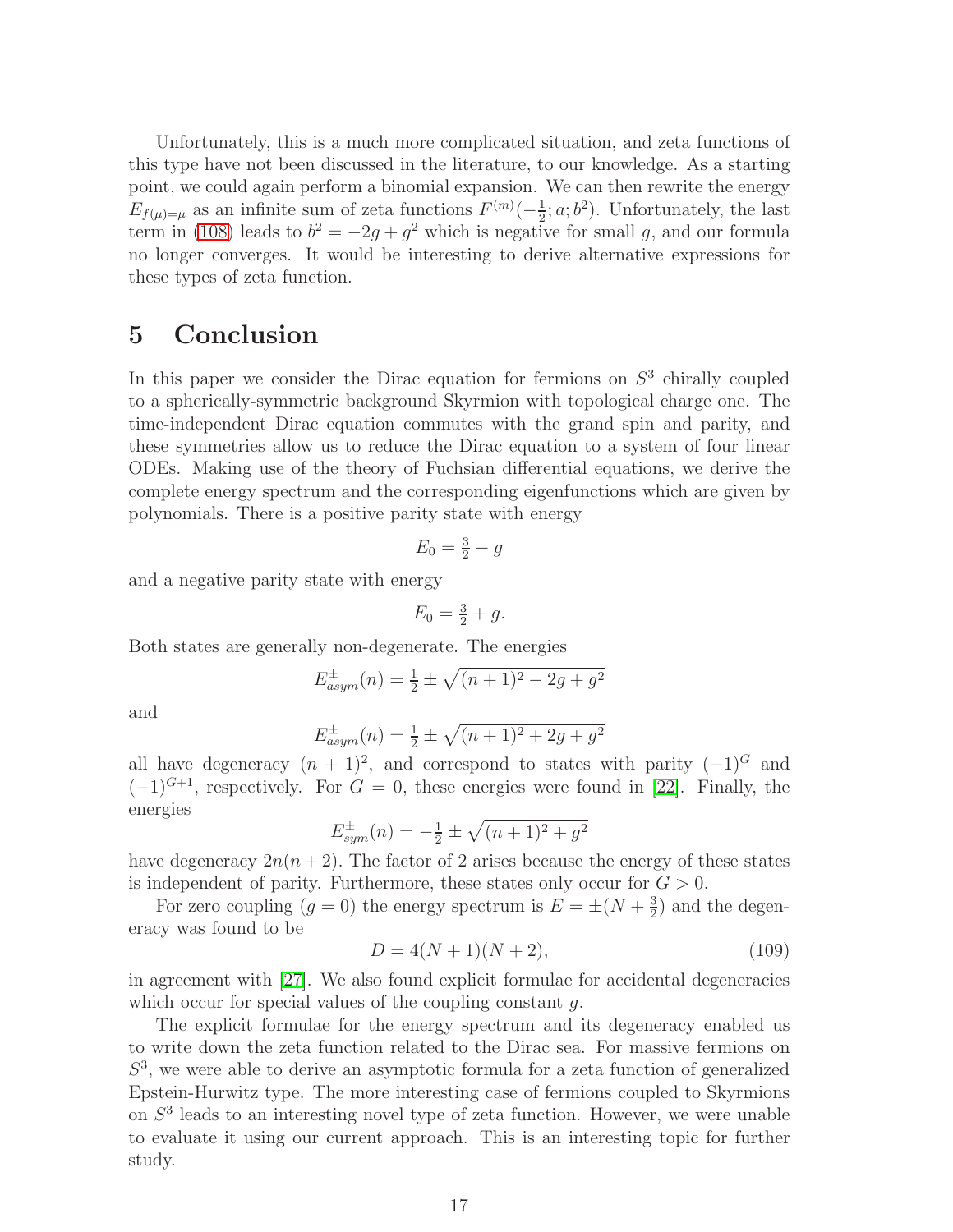#### <span id="page-18-0"></span>Acknowledgements

<span id="page-18-1"></span>The authors would like to thank N S Manton for fruitful discussions. SWG would like to gratefully acknowledge funding from EPSRC and from the School of Mathematics, Statistics and Actuarial Science at the University of Kent.

# <span id="page-18-2"></span>References

- <span id="page-18-4"></span><span id="page-18-3"></span>[1] T. H. R. Skyrme, "A nonlinear field theory," Proc. Roy. Soc. Lond. A 260 (1961) 127.
- <span id="page-18-5"></span>[2] G. S. Adkins, C. R. Nappi and E. Witten, "Static properties of nucleons in the Skyrme model," Nucl. Phys. B 228 (1983) 552.
- <span id="page-18-6"></span>[3] V. B. Kopeliovich, "Quantization of the rotations of axially symmetric systems in the Skyrme model," Sov. J. Nucl. Phys. 47 (1988) 949 [Yad. Fiz. 47 (1988) 1495].
- <span id="page-18-7"></span>[4] E. Braaten and L. Carson, "The deuteron as a toroidal Skyrmion," Phys. Rev. D 38 (1988) 3525.
- <span id="page-18-8"></span>[5] R. A. Leese, N. S. Manton and B. J. Schroers, "Attractive channel Skyrmions and the deuteron," Nucl. Phys. B  $442$  (1995) 228 [\[arXiv:hep-ph/9502405\]](http://lanl.arxiv.org/abs/hep-ph/9502405).
- <span id="page-18-9"></span>[6] P. Irwin, "Zero mode quantization of multi-Skyrmions," Phys. Rev. D 61 (2000) 114024 [\[arXiv:hep-th/9804142\]](http://lanl.arxiv.org/abs/hep-th/9804142).
- <span id="page-18-10"></span>[7] S. Krusch, "Homotopy of rational maps and the quantization of Skyrmions," Annals Phys. 304 (2003) 103 [\[arXiv:hep-th/0210310\]](http://lanl.arxiv.org/abs/hep-th/0210310).
- <span id="page-18-11"></span>[8] S. Krusch, "Finkelstein-Rubinstein constraints for the Skyrme model with pion masses," Proc. Roy. Soc. Lond. A 462 (2006) 2001 [\[arXiv:hep-th/0509094\]](http://lanl.arxiv.org/abs/hep-th/0509094).
- <span id="page-18-12"></span>[9] R. Battye, N. S. Manton and P. Sutcliffe, "Skyrmions and the alpha-particle model of nuclei," Proc. Roy. Soc. Lond. A 463 (2007) 261 [\[arXiv:hep-th/0605284\]](http://lanl.arxiv.org/abs/hep-th/0605284).
- <span id="page-18-13"></span>[10] O. V. Manko, N. S. Manton and S. W. Wood, "Light nuclei as quantized Skyrmions," Phys. Rev. C 76 (2007) 055203 [\[arXiv:0707.0868](http://lanl.arxiv.org/abs/0707.0868) [hep-th]].
- [11] R. A. Battye, N. S. Manton, P. M. Sutcliffe and S. W. Wood, "Light nuclei of even mass number in the Skyrme model," [arXiv:0905.0099](http://lanl.arxiv.org/abs/0905.0099) [nucl-th].
- [12] D. Finkelstein and J. Rubinstein, "Connection between spin, statistics, and kinks," J. Math. Phys. 9 (1968) 1762.
- [13] E. Witten, "Global aspects of current algebra," Nucl. Phys. B 223 (1983) 422.
- [14] A. P. Balachandran and S. Vaidya, "Skyrmions, spectral flow and parity doubles," Int. J. Mod. Phys. A 14 (1999) 445 [\[arXiv:hep-th/9803125\]](http://lanl.arxiv.org/abs/hep-th/9803125).
- [15] J. R. Hiller and T. F. Jordan, "Solutions of the Dirac equation for fermions in Skyrme fields," Phys. Rev. D 34 (1986) 1176.
- [16] S. Kahana and G. Ripka, "Baryon density of quarks coupled to a chiral field," Nucl. Phys. A 429 (1984) 462.